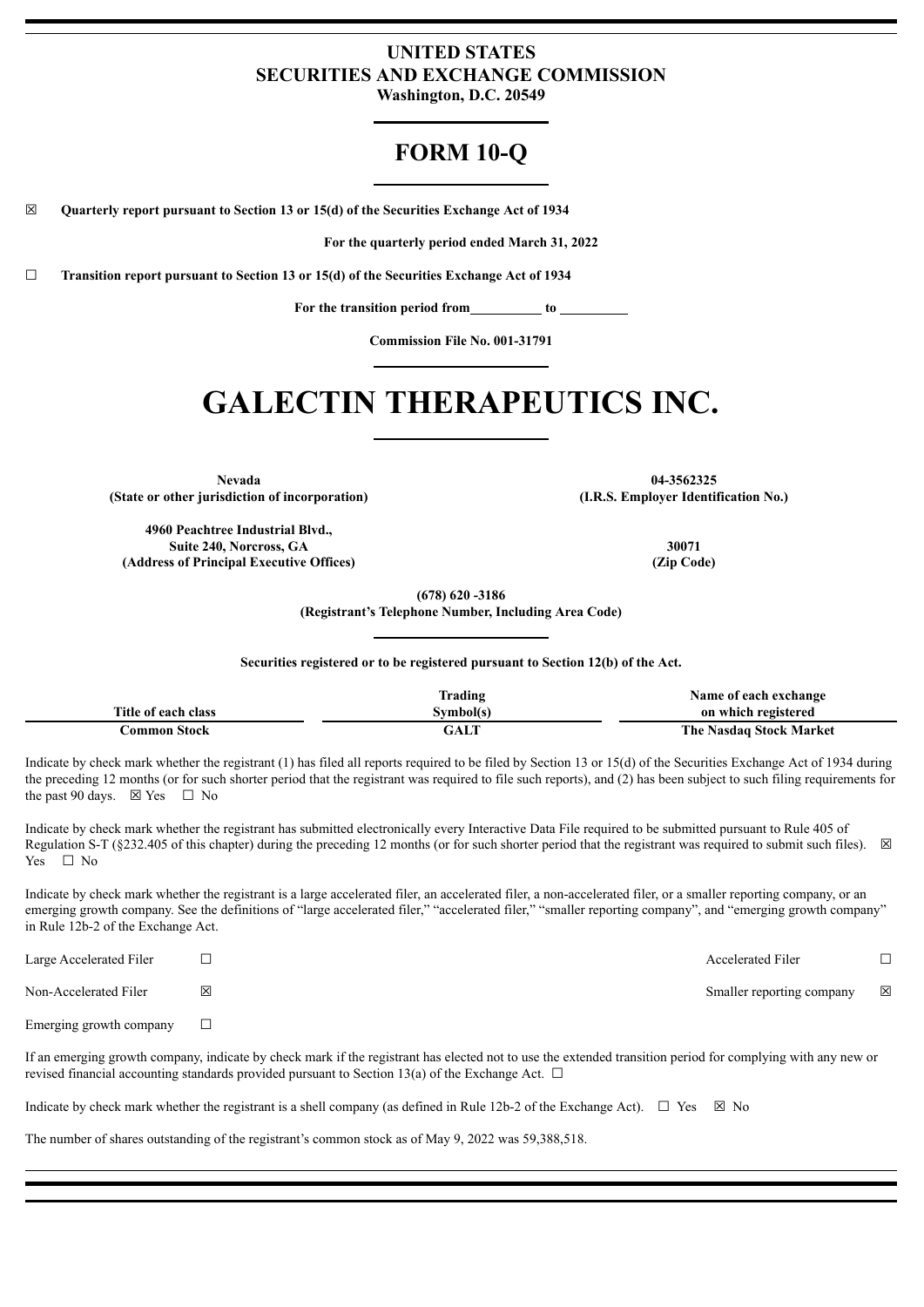# **GALECTIN THERAPEUTICS INC. INDEX TO FORM 10-Q FOR THE QUARTER ENDED MARCH 31, 2022**

# PART I — FINANCIAL INFORMATION

**PAGE**

<span id="page-1-0"></span>

| ITEM 1.           | Unaudited Condensed Consolidated Financial Statements (unaudited)                                                                                                               |                         |
|-------------------|---------------------------------------------------------------------------------------------------------------------------------------------------------------------------------|-------------------------|
|                   | Condensed Consolidated Balance Sheets as of March 31, 2022 and December 31, 2021                                                                                                | $\overline{\mathbf{3}}$ |
|                   | Condensed Consolidated Statements of Operations for the Three Months Ended March 31, 2022 and 2021                                                                              | $\overline{4}$          |
|                   | Condensed Consolidated Statements of Cash Flows for the Three Months Ended March 31, 2022 and 2021                                                                              | 5                       |
|                   | Condensed Consolidated Statements of Changes in Redeemable Convertible Preferred Stock and Stockholders' Equity (Deficit) for the<br>three months ended March 31, 2022 and 2021 | 6                       |
|                   | <b>Notes to Unaudited Condensed Consolidated Financial Statements</b>                                                                                                           | $\overline{7}$          |
| ITEM 2.           | Management's Discussion and Analysis of Financial Condition and Results of Operations                                                                                           | 14                      |
| ITEM 3.           | Quantitative and Qualitative Disclosures about Market Risk                                                                                                                      | 21                      |
| ITEM 4.           | <b>Controls and Procedures</b>                                                                                                                                                  | 22                      |
|                   | PART II - OTHER INFORMATION                                                                                                                                                     |                         |
| ITEM 1.           | <b>Legal Proceedings</b>                                                                                                                                                        | 22                      |
| ITEM 1A.          | <b>Risk Factors</b>                                                                                                                                                             | 22                      |
| ITEM 2.           | Unregistered Sales of Equity Securities and Use of Proceeds                                                                                                                     | 22                      |
| ITEM 3.           | <b>Defaults Upon Senior Securities</b>                                                                                                                                          | 22                      |
| ITEM 4.           | <b>Mine Safety Disclosures</b>                                                                                                                                                  | 22                      |
| ITEM 5.           | <b>Other Information</b>                                                                                                                                                        | 22                      |
| ITEM 6.           | <b>Exhibits</b>                                                                                                                                                                 | 22                      |
| <b>SIGNATURES</b> |                                                                                                                                                                                 | 24                      |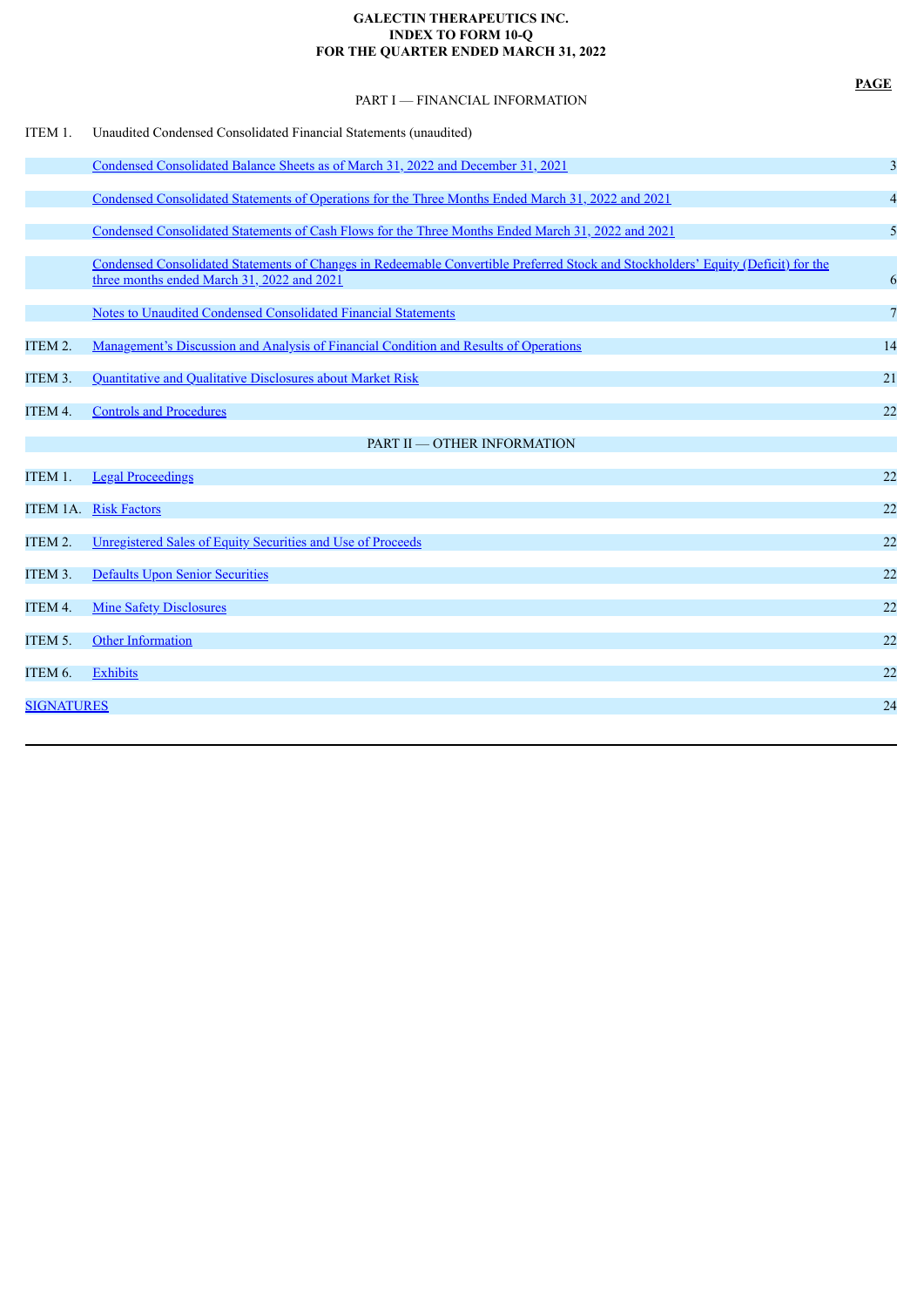# **GALECTIN THERAPEUTICS INC. CONDENSED CONSOLIDATED BALANCE SHEETS (UNAUDITED)**

*[Index](#page-1-0)*

<span id="page-2-0"></span>

|                                                                                                                                                                                                                                                           | March 31,<br>2022 |              | December 31,<br>2021 |
|-----------------------------------------------------------------------------------------------------------------------------------------------------------------------------------------------------------------------------------------------------------|-------------------|--------------|----------------------|
|                                                                                                                                                                                                                                                           | (in thousands)    |              |                      |
| <b>ASSETS</b>                                                                                                                                                                                                                                             |                   |              |                      |
| Current assets:                                                                                                                                                                                                                                           |                   |              |                      |
| Cash and cash equivalents                                                                                                                                                                                                                                 | \$<br>31,606      | $\mathbb{S}$ | 39,648               |
| Prepaid expenses and other current assets                                                                                                                                                                                                                 | 1,901             |              | 2,172                |
| Total current assets                                                                                                                                                                                                                                      | 33,507            |              | 41,820               |
| Other assets                                                                                                                                                                                                                                              | 108               |              | 7                    |
| <b>Total assets</b>                                                                                                                                                                                                                                       | \$<br>33,615      | \$           | 41,827               |
| LIABILITIES, REDEEMABLE CONVERTIBLE PREFERRED STOCK AND STOCKHOLDERS' EQUITY<br>(DEFICIT)                                                                                                                                                                 |                   |              |                      |
| Current liabilities:                                                                                                                                                                                                                                      |                   |              |                      |
| Accounts payable                                                                                                                                                                                                                                          | \$<br>1,906       | \$           | 1,805                |
| Accrued expenses and other                                                                                                                                                                                                                                | 7,629             |              | 7,163                |
| Accrued dividends payable                                                                                                                                                                                                                                 |                   |              | 65                   |
| Total current liabilities                                                                                                                                                                                                                                 | 9,535             |              | 9,033                |
| Convertible notes payable and accrued interest, net of discounts - related party (Note 3)                                                                                                                                                                 | 29,275            |              | 29,048               |
| Derivative liabilities (Note 4)                                                                                                                                                                                                                           | 901               |              | 1,130                |
| Other liabilities                                                                                                                                                                                                                                         | 97                |              |                      |
| <b>Total liabilities</b>                                                                                                                                                                                                                                  | 39,808            |              | 39,211               |
| Commitments and contingencies (Note 9)                                                                                                                                                                                                                    |                   |              |                      |
| Series C super dividend redeemable convertible preferred stock; 1,000 shares authorized, 176 shares issued and<br>outstanding at March 31, 2022 and December 31, 2021, redemption value: \$8,362,000, liquidation value: \$1,760,000<br>at March 31, 2022 | 1,723             |              | 1,723                |
| Stockholders' equity (deficit):                                                                                                                                                                                                                           |                   |              |                      |
| Undesignated stock, \$0.01 par value; 20,000,000 shares authorized, 20,000,000 designated at March 31, 2022 and<br>December 31, 2021, respectively                                                                                                        |                   |              |                      |
| Series A 12% convertible preferred stock; 1,742,500 shares authorized, 1,302,500 issued and outstanding at March<br>31, 2022 and December 31, 2021, liquidation value \$1,302,500 at March 31, 2022                                                       | 527               |              | 527                  |
| Common stock, \$0.001 par value; 150,000,000 shares authorized at March 31, 2022 and December 31, 2021,<br>59,388,518 and 59,341,305 issued and outstanding at March 31, 2022 and December 31, 2021, respectively                                         | 59                |              | 59                   |
| Additional paid-in capital                                                                                                                                                                                                                                | 272,108           |              | 271,001              |
| Retained deficit                                                                                                                                                                                                                                          | (280, 610)        |              | (270, 694)           |
| Total stockholders' equity (deficit)                                                                                                                                                                                                                      | (7,916)           |              | 893                  |
| Total liabilities, redeemable convertible preferred stock and stockholders' equity (deficit)                                                                                                                                                              | \$<br>33,615      | S            | 41,827               |

*See notes to unaudited condensed consolidated financial statements.*

3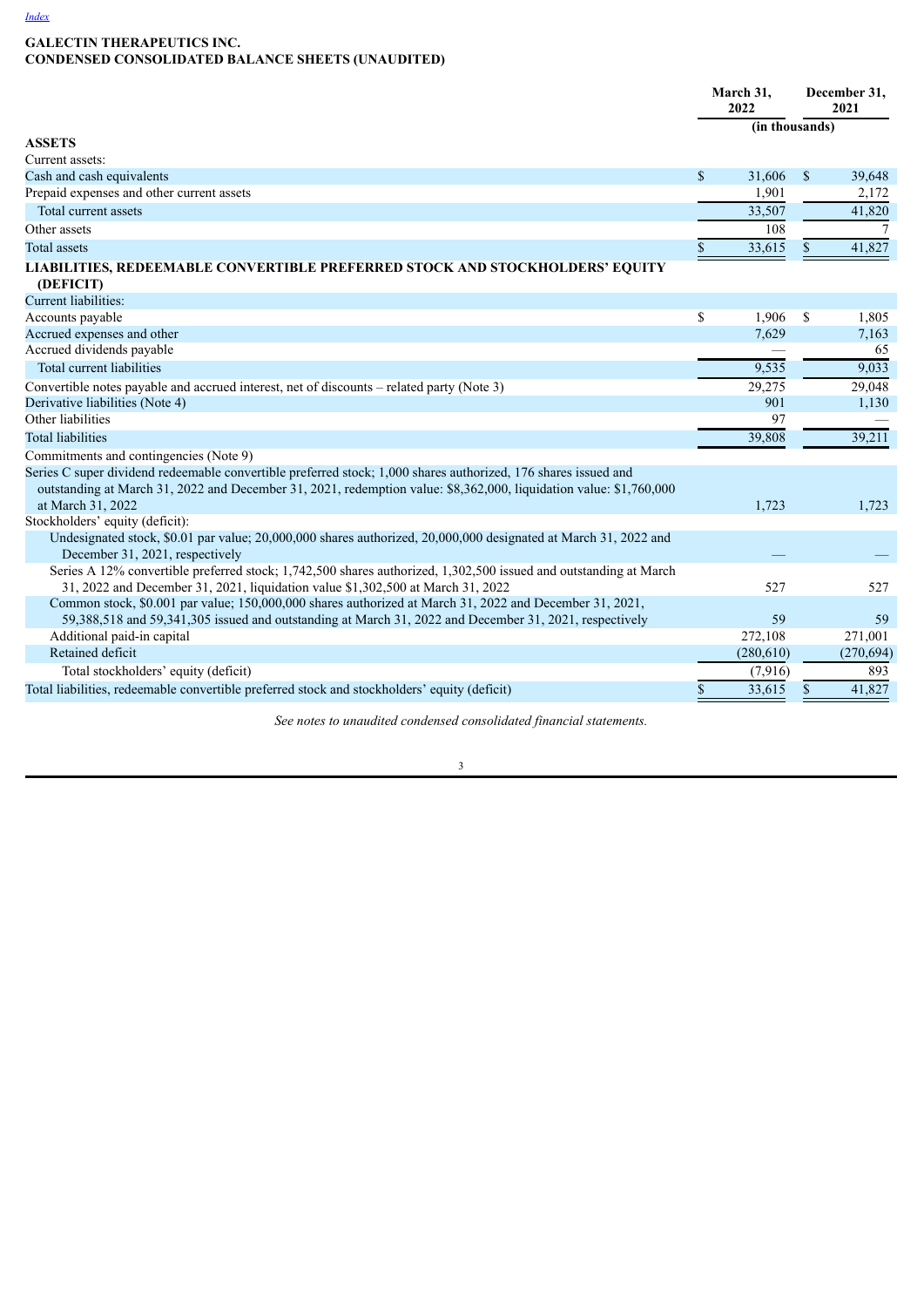# <span id="page-3-0"></span>**GALECTIN THERAPEUTICS INC. CONDENSED CONSOLIDATED STATEMENTS OF OPERATIONS (UNAUDITED)**

*[Index](#page-1-0)*

|                                                                | <b>Three Months Ended</b><br>March 31, |               |          |  |
|----------------------------------------------------------------|----------------------------------------|---------------|----------|--|
|                                                                | 2022                                   |               | 2021     |  |
|                                                                | (in thousands, except per share data)  |               |          |  |
| Operating expenses:                                            |                                        |               |          |  |
| Research and development                                       | \$<br>8,058                            | <sup>\$</sup> | 4,899    |  |
| General and administrative                                     | 1,877                                  |               | 1,418    |  |
| Total operating expenses                                       | 9,935                                  |               | 6,317    |  |
| Total operating loss                                           | (9,935)                                |               | (6,317)  |  |
| Other income (expense):                                        |                                        |               |          |  |
| Interest income                                                |                                        |               |          |  |
| Change in fair value of derivatives                            | 229                                    |               |          |  |
| Interest expense                                               | (227)                                  |               | (22)     |  |
| Total other income (expense)                                   |                                        |               | (21)     |  |
| Net loss                                                       | (9,932)                                |               | (6,338)  |  |
| Preferred stock dividends                                      | 16                                     |               | (2)      |  |
| Net loss applicable to common stockholders                     | (9,916)                                |               | (6, 340) |  |
| Net loss per common share - basic and diluted                  | (0.17)                                 | <sup>\$</sup> | (0.11)   |  |
| Weighted average common shares outstanding — basic and diluted | 59,354                                 |               | 57,132   |  |

See notes to unaudited condensed consolidated financial statements.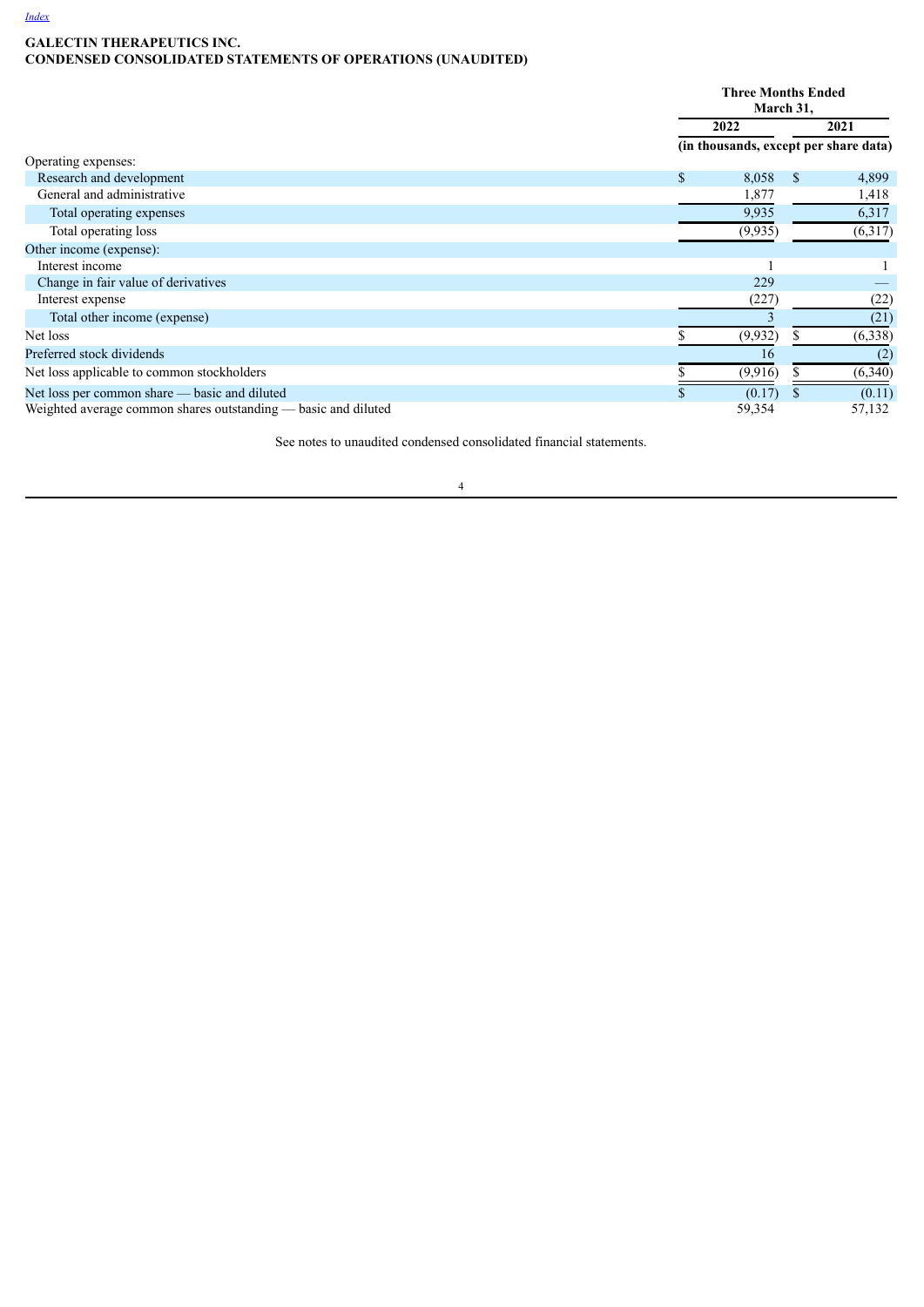# **GALECTIN THERAPEUTICS INC.**

*[Index](#page-1-0)*

# <span id="page-4-0"></span>**CONDENSED CONSOLIDATED STATEMENTS OF CASH FLOWS (UNAUDITED)**

|                                                                                |              | <b>Three Months Ended</b><br>March 31, |               |          |
|--------------------------------------------------------------------------------|--------------|----------------------------------------|---------------|----------|
|                                                                                |              | 2022                                   |               | 2021     |
|                                                                                |              | (in thousands)                         |               |          |
| CASH FLOWS FROM OPERATING ACTIVITIES:                                          |              |                                        |               |          |
| Net loss                                                                       | $\mathbb{S}$ | $(9,932)$ \$                           |               | (6,338)  |
| Adjustments to reconcile net loss to net cash flows from operating activities: |              |                                        |               |          |
| Stock-based compensation expense                                               |              | 858                                    |               | 254      |
| Amortization of right to use lease asset                                       |              | 10                                     |               | 10       |
| Non-cash interest expense                                                      |              | 80                                     |               | 22       |
| Change in fair value of derivative liabilities                                 |              | (229)                                  |               |          |
| Changes in operating assets and liabilities:                                   |              |                                        |               |          |
| Prepaid expenses and other assets                                              |              | 160                                    |               | 289      |
| Accounts payable, accrued expenses and other liabilities                       |              | 864                                    |               | (619)    |
| Accrued interest on convertible debt - related party                           |              | 147                                    |               |          |
| Net cash from operating activities                                             |              | (8,042)                                |               | (6, 382) |
| <b>CASH FLOWS FROM FINANCING ACTIVITIES:</b>                                   |              |                                        |               |          |
| Net proceeds from issuance of common stock and warrants                        |              |                                        |               |          |
| Net cash flows from financing activities                                       |              |                                        |               |          |
| NET DECREASE IN CASH AND CASH EQUIVALENTS                                      |              | (8,042)                                |               | (6, 382) |
| CASH AND CASH EQUIVALENTS, BEGINNING OF PERIOD                                 |              | 39,648                                 |               | 27,142   |
| CASH AND CASH EQUIVALENTS, END OF PERIOD                                       |              | 31,606                                 |               | 20,760   |
| <b>NONCASH FINANCING ACTIVITIES:</b>                                           |              |                                        |               |          |
| Payment of preferred stock dividends in common stock                           | $\mathbf S$  | 49                                     | <sup>\$</sup> | 67       |
| Reclassification of accrued bonus to additional paid in capital                |              | 200                                    |               | 60       |
| Noncash right to use lease asset                                               |              | 111                                    |               |          |

See notes to unaudited condensed consolidated financial statements.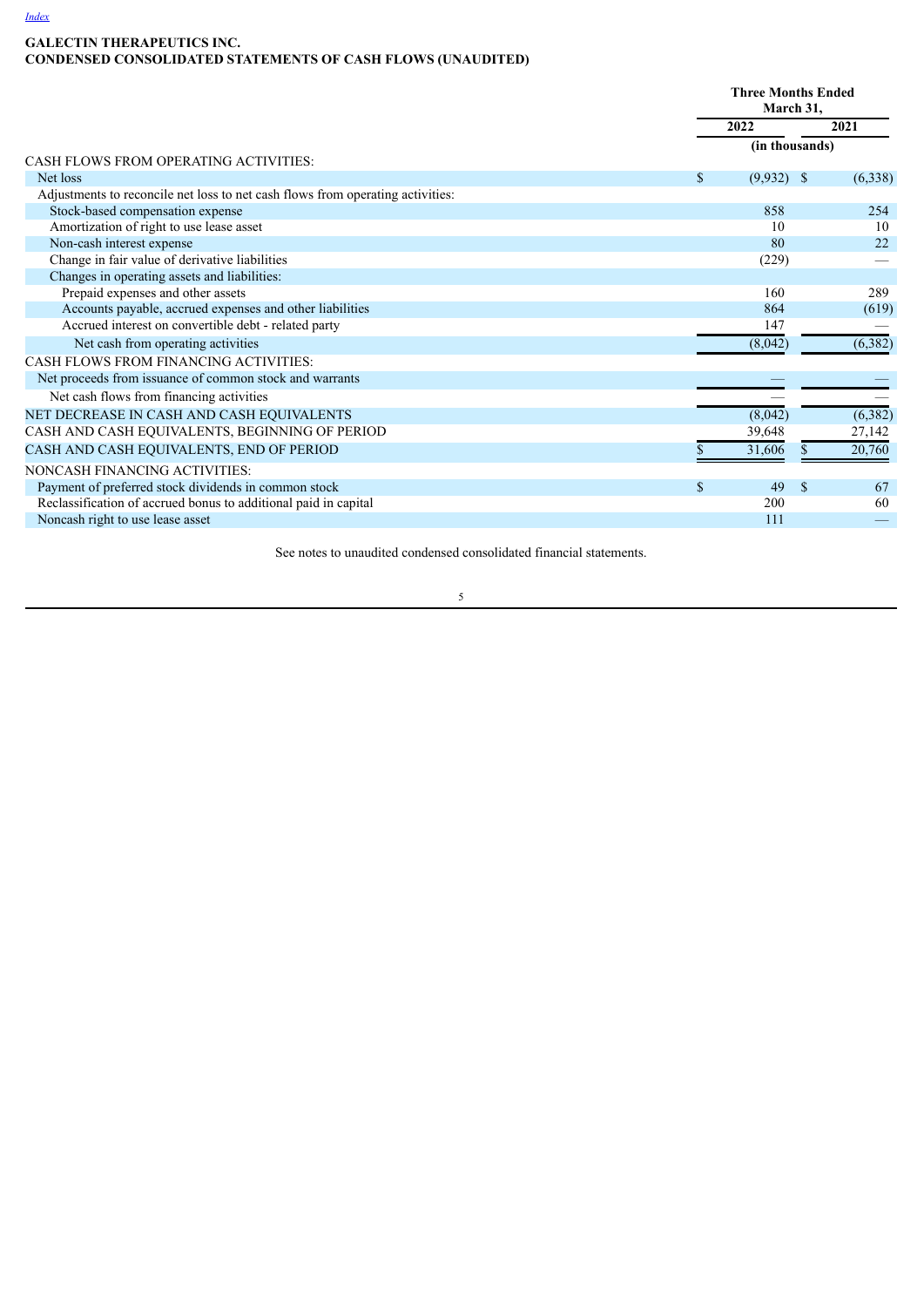# <span id="page-5-0"></span>**GALECTIN THERAPEUTICS INC. CONDENSED CONSOLIDATED STATEMENTS OF CHANGES IN REDEEMABLE CONVERTIBLE PREFERRED STOCK AND STOCKHOLDERS' EQUITY (DEFICIT) (UNAUDITED) (amounts in thousands except share data)**

*[Index](#page-1-0)*

|                                     |                            | <b>Series C Super</b><br><b>Dividend Redeemable</b><br>Convertible<br><b>Preferred Stock</b> |
|-------------------------------------|----------------------------|----------------------------------------------------------------------------------------------|
|                                     | Number of<br><b>Shares</b> | Amount                                                                                       |
| <b>Balance at December 31, 2020</b> | 176                        | 1,723                                                                                        |
| <b>Balance at March 31, 2021</b>    | 176                        | 1.723                                                                                        |
| <b>Balance at December 31, 2021</b> | 176                        | 1,723                                                                                        |
| <b>Balance at March 31, 2022</b>    | 176                        | 1.723                                                                                        |

|                                                                         | Series A 12%<br>Convertible<br><b>Preferred Stock</b> |        | <b>Common Stock</b>                  |        |               |                                  |                                   |                                                      |
|-------------------------------------------------------------------------|-------------------------------------------------------|--------|--------------------------------------|--------|---------------|----------------------------------|-----------------------------------|------------------------------------------------------|
|                                                                         | <b>Number</b><br>of<br><b>Shares</b>                  | Amount | <b>Number</b><br>of<br><b>Shares</b> | Amount |               | Additional<br>Paid-In<br>Capital | <b>Retained</b><br><b>Deficit</b> | <b>Total</b><br>Stockholders'<br>Equity<br>(Deficit) |
| <b>Balance at December 31, 2020</b>                                     | 1,302,500 \$                                          | 527    | 57,077,055 \$                        |        | 56S           | 261,883                          | $$$ (239,996) \$                  | 22,470                                               |
| Series A 12% convertible preferred stock dividend                       |                                                       |        | 13,025                               |        |               | 28                               | 10                                | 38                                                   |
| Series C super dividend redeemable convertible preferred stock dividend |                                                       |        | 17,600                               |        |               | 39                               | (12)                              | 27                                                   |
| Issuance of common stock for exercise of options                        |                                                       |        | 46,282                               |        |               |                                  |                                   |                                                      |
| Stock-based compensation expense                                        |                                                       |        | 32,693                               |        |               | 314                              |                                   | 314                                                  |
| Net loss                                                                |                                                       |        |                                      |        |               |                                  | (6,338)                           | (6, 338)                                             |
| <b>Balance at March 31, 2021</b>                                        | 1,302,500 \$                                          | 527    | 57,186,655 \$                        |        | 56S           | 262,264                          | $$(246,336)$ \$                   | 16,511                                               |
| <b>Balance at December 31, 2021</b>                                     | 1,302,500 \$                                          | 527    | 59,341,305 \$                        | 59     | S             |                                  | 271,001 \$(270,694) \$            | 893                                                  |
| Series A 12% convertible preferred stock dividend                       |                                                       |        | 13,025                               |        |               | 20                               | 18                                | 38                                                   |
| Series C super dividend redeemable convertible preferred stock dividend |                                                       |        | 17,600                               |        |               | 29                               | (2)                               | 27                                                   |
| Stock-based compensation expense                                        |                                                       |        | 16,588                               |        |               | 1,058                            |                                   | 1,058                                                |
| Net loss                                                                |                                                       |        |                                      |        |               |                                  | (9,932)                           | (9, 932)                                             |
| <b>Balance at March 31, 2022</b>                                        | 1,302,500 \$                                          | 527    | 59,388,518 \$                        | 59     | <sup>\$</sup> |                                  | 272,108 \$(280,610) \$            | (7, 916)                                             |

See notes to unaudited condensed consolidated financial statements.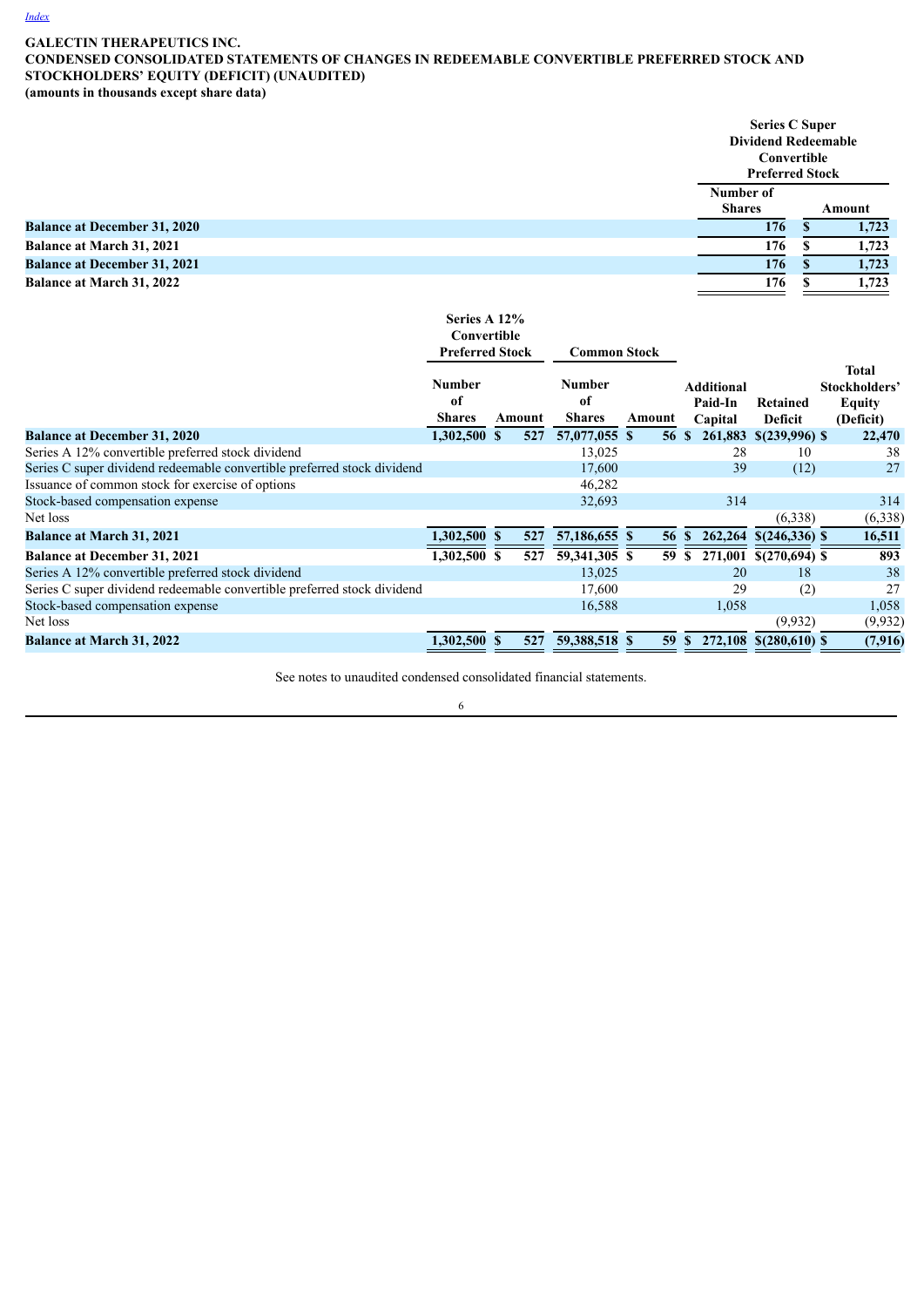# <span id="page-6-0"></span>**GALECTIN THERAPEUTICS INC. NOTES TO UNAUDITED CONDENSED CONSOLIDATED FINANCIAL STATEMENTS**

### **1. Basis of Presentation and Liquidity**

*[Index](#page-1-0)*

Galectin Therapeutics Inc. and subsidiaries (the "Company") is a clinical stage biopharmaceutical company that is applying its leadership in galectin science and drug development to create new therapies for fibrotic disease and cancer. These candidates are based on the Company's targeting of galectin proteins which are key mediators of biologic and pathologic function. These compounds also may have application for drugs to treat other diseases and chronic health conditions.

The unaudited condensed consolidated financial statements as reported in this Quarterly Report on Form 10-Q reflect all adjustments which are, in the opinion of management, necessary to present fairly the financial position of the Company as of March 31, 2022 and the results of its operations for the three months ended March 31, 2022 and 2021 and its cash flows for the three months ended March 31, 2022 and 2021. All adjustments made to the interim financial statements include all those of a normal and recurring nature. Amounts presented in the condensed consolidated balance sheet as of December 31, 2021 are derived from the Company's audited consolidated financial statements as of that date, but do not include all of the information and footnotes required by accounting principles generally accepted in the United States of America for complete financial statements. The Company considers events or transactions that occur after the balance sheet date but before the financial statements are issued to provide additional evidence relative to certain estimates or to identify matters that require additional disclosure. Subsequent events have been evaluated through the date these financial statements are available to be issued. The results for interim periods are not necessarily indicative of results that may be expected for any other interim period or for the full year. The unaudited condensed consolidated financial statements of the Company should be read in conjunction with its Annual Report on Form 10-K for the year ended December 31, 2021.

The Company has operated at a loss since its inception and has had no revenues. The Company anticipates that losses will continue for the foreseeable future. At March 31, 2022, the Company had \$31,606,000 of unrestricted cash and cash equivalents available to fund future operations. The Company believes there is sufficient cash to fund currently planned operations at least through May 16, 2023. We will require more cash to fund our operations after May 16, 2023 and believe we will be able to obtain additional financing. The currently planned operations include costs related to our adaptively designed NAVIGATE Phase 2b/3 clinical trial. Currently, we expect to require an additional approximately \$40-\$45 million to cover costs of the trial to reach the planned interim analysis estimated to occur in mid-2024 along with drug manufacturing and other scientific support activities and general and administrative costs. However, there can be no assurance that we will be successful in obtaining such new financing or, if available, that such financing will be on terms favorable to us. If we are unsuccessful in raising additional capital to fund operations before May 16, 2023, we may be required to cease operations. Accordingly, based on the forecasts and estimates underlying our current operating plan, the financial statements do not currently include any adjustments that might be necessary if we are unable to continue as a going concern.

The Company was founded in July 2000, was incorporated in the State of Nevada in January 2001 under the name "Pro-Pharmaceuticals, Inc.," and changed its name to "Galectin Therapeutics Inc." on May 26, 2011.

### **2. Accrued Expenses and Other**

Accrued expenses consist of the following:

|                                                  | March 31,<br>2022 | December 31,<br>2021 |
|--------------------------------------------------|-------------------|----------------------|
|                                                  |                   | (in thousands)       |
| Legal and accounting fees                        | 90                | 68                   |
| Accrued compensation                             | 300               | 728                  |
| Lease liability                                  | 14                | 8                    |
| Accrued research and development costs and other | 7.225             | 6,359                |
| Total                                            | 7,629             | 7,163                |

Research and development expenses, including personnel costs, allocated facility costs, lab supplies, outside services, contract laboratory costs related to manufacturing drug product, clinical trials and preclinical studies are charged to research and development expense as incurred. The Company accounts for nonrefundable advance payments for goods and services that will be used in future research and development activities as expense when the service has been performed or when the goods have been received. Our current NAVIGATE clinical trial is being supported by third-party contract research organizations, or CROs, and other vendors. We accrue expenses for clinical trial activities performed by CROs based upon the estimated amount of work completed on each trial. For clinical trial expenses and related expenses associated with the conduct of clinical trials, the significant factors used in estimating accruals include the number of patients enrolled, the number of active clinical sites, and the duration for which the patients have been enrolled in the trial. We monitor patient enrollment levels and related activities to the extent possible through internal reviews, review of contractual terms and correspondence with CROs. We base our estimates on the best information available at the time. We monitor patient enrollment levels and related activities to the extent possible through discussions with CRO personnel and based our estimates of clinical trial costs on the best information available at the time. However, additional information may become available to us which will allow us to make a more accurate estimate in future periods. In that event, we may be required to record adjustments to research and development expenses in future periods when the actual level of activity becomes more certain.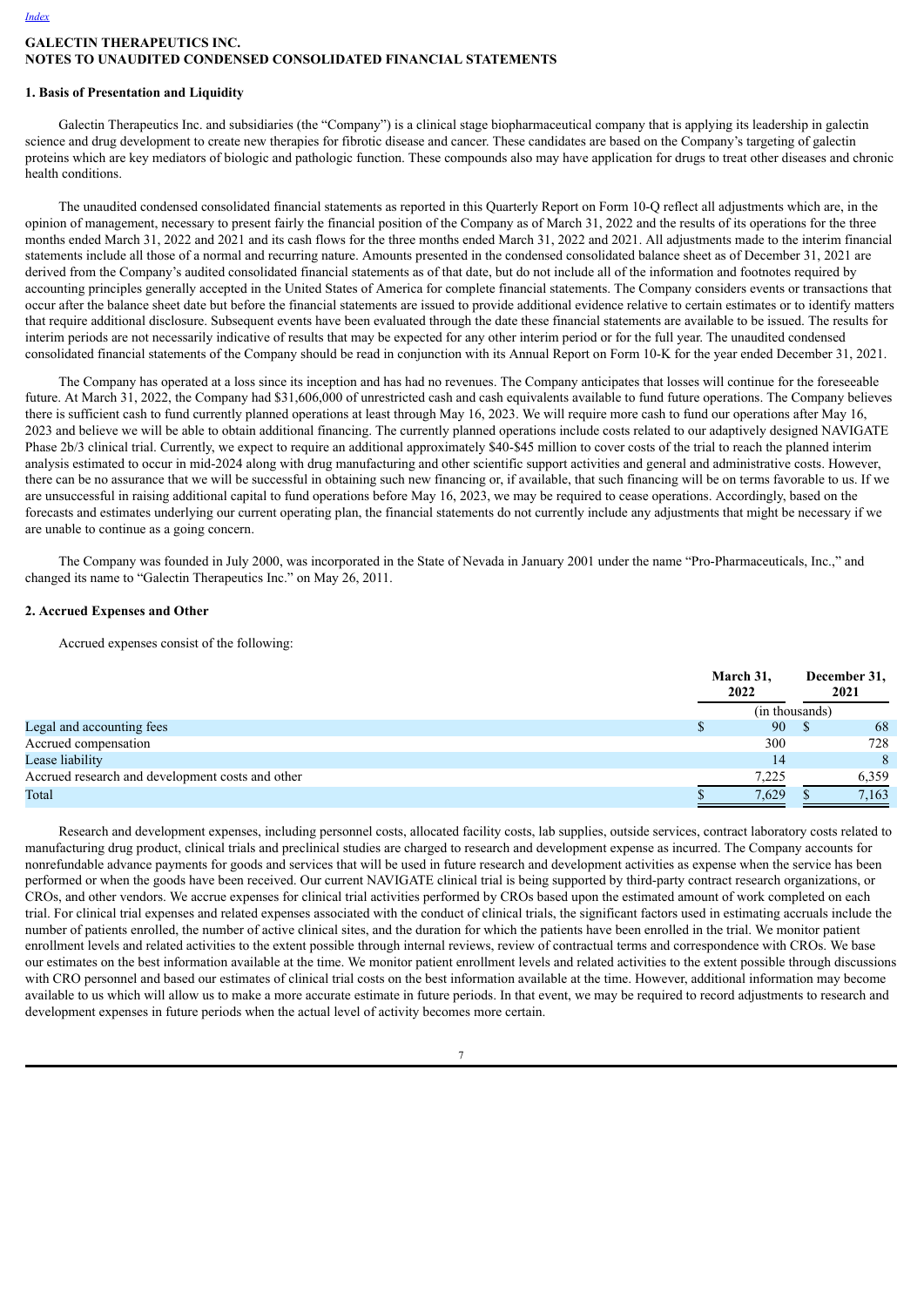### **3. Convertible Notes Payable – Related Party**

On April 16, 2021, the Company and Richard E. Uihlein entered into a debt financing arrangement whereby Mr. Uihlein loaned \$10,000,000 to Company. In consideration for the loan, the Company issued a convertible promissory note (the "April Note") in the principal amount of ten million dollars.

The April Note has a maturity date of April 16, 2025, is prepayable at the option of the Company in whole or in part at any time and is convertible into the Company's common stock at a conversion price equal to \$5.00 per share at the option of the noteholder. The April Note bears interest at the rate of two percent (2%) per annum, compounded annually. For the three months ended March 31, 2022, approximately \$49,000 of interest expense was accrued and included with the principal in the financial statements. Inception to March 31, 2022, approximately \$191,000 of interest expense has been accrued and included with the principal balance.

The April Note also includes a contingent interest component that requires the Company to pay additional interest at a rate of two and one-half percent (2.5%) per quarter (10% per annum) (the "Additional Interest") beginning on the date of issuance of this Note and ending on the maturity date, provided however, that such payment is only required if and only if the noteholder elects to convert the entire balance of the April Note into the Company's common stock on or prior to maturity. As the contingent event is not based on creditworthiness, such feature is not clearly and closely related to the host instrument and accordingly must be bifurcated and recognized as a derivative liability and a debt discount on the April Note at its inception. The fair value of the contingent interest derivative liability was \$420,000 and \$391,000 at note inception (April 16, 2021) and March 31, 2022, respectively, and is recognized as a derivative liability in the consolidated balance sheet. The change in the fair value of the derivative liability from December 31, 2021 to March 31, 2022 of (\$104,000) was charged to other income for the three months ended March 31, 2022. The amortization of the debt discount of \$420,000 recorded initially upon note inception of \$26,000 was recorded as additional interest expense for the for the three months ended March 31, 2022.

On September 17, 2021, the Company and Mr. Uihlein entered into a loan agreement in the aggregate of \$20,000,000 (the "Loan Agreement") to be funded in two closings and evidenced by two separate unsecured convertible promissory notes. The first of the two promissory notes was also executed and delivered on September 17, 2021, (the "September Note") to evidence the first loan in the principal amount of \$10,000,000. The second closing under the Loan Agreement for the remaining \$10,000,000 occurred on December 20, 2021.

The September Note has a maturity date of September 17, 2025, is prepayable at the option of the Company in whole or in part at any time and is convertible into the Company's common stock at a conversion price equal to \$8.64 per share at the option of the noteholder. The September Note bears interest at the rate of two percent (2%) per annum, compounded annually. For the three months ended March 31, 2022, approximately \$49,000 of interest expense was accrued and included with the principal in the financial statements. Inception to March 31, 2022, approximately \$107,000 of interest expense has been accrued and included with the principal balance.

The September Note also includes a contingent interest component that requires the Company to pay additional interest at a rate of two and one-half percent (2.5%) per quarter (10% per annum) (the "Additional Interest") beginning on the date of issuance of this Note and ending on the maturity date, provided however, that such payment is only required if and only if the noteholder elects to convert the entire balance of the September Note into the Company's common stock on or prior to maturity. As the contingent event is not based on creditworthiness, such feature is not clearly and closely related to the host instrument and accordingly must be bifurcated and recognized as a derivative liability and a debt discount on the September Note at its inception. The fair value of the contingent interest derivative liability was \$433,000 and \$188,000 at note inception (September 17, 2021) and March 31, 2022, respectively, and is recognized as a derivative liability in the consolidated balance sheet. The change in the fair value of the derivative liability from December 31, 2021 to March 31, 2022 of (\$62,000) was recorded to other income for the three months ended March 31, 2022. The amortization of the debt discount of \$433,000 recorded initially upon note inception of \$27,000 was recorded as additional interest expense for the three months ended March 31, 2022.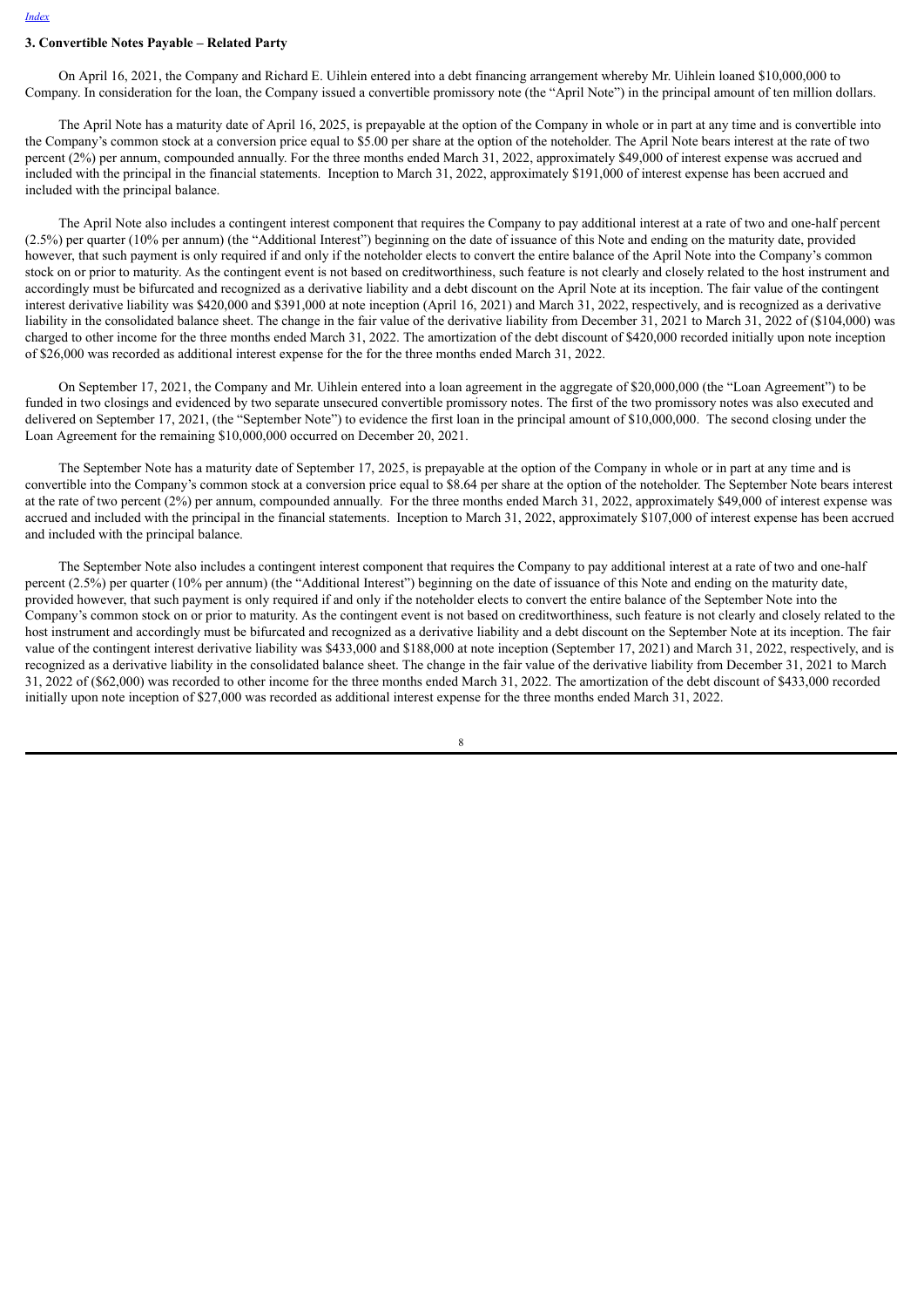On December 20, 2021, the second of the two promissory notes under the Loan Agreement was executed and delivered, (the "December Note") to evidence the second loan in the principal amount of \$10,000,000. The December Note has a maturity date of December 20, 2025, is prepayable at the option of the Company in whole or in part at any time and is convertible into the Company's common stock at a conversion price equal to \$5.43 per share at the option of the noteholder. The December Note bears interest at the rate of two percent (2%) per annum, compounded annually. For the three months ended March 31, 2022, approximately \$49,000 of interest expense was accrued and included with the principal in the financial statements. Inception to March 31, 2022, approximately \$56,000 of interest expense has been accrued and included with the principal balance.

The December Note also includes a contingent interest component that requires the Company to pay additional interest at a rate of two and one-half percent (2.5%) per quarter (10% per annum) (the "Additional Interest") beginning on the date of issuance of this Note and ending on the maturity date, provided however, that such payment is only required if and only if the noteholder elects to convert the entire balance of the December Note into the Company's common stock on or prior to maturity. As the contingent event is not based on creditworthiness, such feature is not clearly and closely related to the host instrument and accordingly must be bifurcated and recognized as a derivative liability and a debt discount on the December Note at its inception. The fair value of the contingent interest derivative liability was \$415,000 and \$323,000 at note inception (December 20, 2021) and March 31, 2022, respectively, and is recognized as a derivative liability in the consolidated balance sheet. The change in the fair value of the derivative liability from December 31, 2021 to March 31, 2022 of (\$63,000) was recorded to other income for three months ended March 31, 2022. The amortization of the debt discount of \$415,000 recorded initially upon note inception of \$26,000 was recorded as additional interest expense for the for three months ended March 31, 2022.

The Company's contractual cash obligations related to the outstanding convertible notes payable is a repayment of the April Note of the \$10,000,000 plus accrued interest on April 16, 2025 and a repayment of the September Note of the \$10,000,000 plus accrued interest on September 17, 2025 and a repayment of the December Note of the \$10,000,000 plus accrued interest on December 30, 2025, unless converted at the option of the noteholder.

### **4. Fair Value of Financial Instruments**

*[Index](#page-1-0)*

The Company has certain financial assets and liabilities recorded at fair value. Fair values determined by Level 1 inputs utilize observable data such as quoted prices in active markets. Fair values determined by Level 2 inputs utilize data points other than quoted prices in active markets that are observable either directly or indirectly. Fair values determined by Level 3 inputs utilize unobservable data points in which there is little or no market data, which require the reporting entity to develop its own assumptions. The carrying amounts reflected in the consolidated balance sheets for cash equivalents, accounts payable and accrued expenses approximate their carrying value due to their short-term nature. There were no level 2 assets or liabilities at March 31, 2022 or December 31, 2021. See below for Fair Value of Derivatives related to Convertible Notes Payable at March 31, 2022 and December 31, 2021, which are level 3 liabilities.

Assets and liabilities measured and recorded at fair value on a recurring basis at March 31, 2022 were as follows:

|                                                           | Level 1 |      | Level 2 |        | Level 3- | Total   |
|-----------------------------------------------------------|---------|------|---------|--------|----------|---------|
| Derivative Liability – Contingent Interest April Note     |         | $ s$ |         | $-$ S  | 391.000  | 391,000 |
| Derivative Liability – Contingent Interest September Note |         | $ s$ |         | $-$ \$ | 188 000  | 188.000 |
| Derivative Liability – Contingent Interest December Note  |         | $ s$ |         | $-$ \$ | 323.000  | 323,000 |

The April Note derivative liability – contingent interest was valued using a Monte Carlo Geometric Brownian Stock Path Model. The key assumptions used in the model at inception, and at March 31, 2022 are as follows:

|                                        |           |  | March 31,    |
|----------------------------------------|-----------|--|--------------|
|                                        | Inception |  | 2022         |
| <b>Stock Price</b>                     | 2.19      |  | 1.61         |
| Conversion Price of conversion feature | 5.00      |  | 5.00         |
| Term                                   | 4 years   |  | $3.04$ years |
| <b>Risk Free Interest Rate</b>         | $0.59\%$  |  | 2.45%        |
| Credit Adjusted Discount Rate          | $7.60\%$  |  | 10.25%       |
| Volatility                             | 88%       |  | 78%          |
| Dividend Rate                          | $0\%$     |  | $0\%$        |

The roll forward of the April Note derivative liability – contingent interest is as follows:

| Balance – December 31, 2020                                |           |
|------------------------------------------------------------|-----------|
| Issuance of April convertible note payable – related party | 420,000   |
| Fair Value Adjustment                                      | 75,000    |
| Balance – December 31, 2021                                | 495,000   |
| Fair Value Adjustment                                      | (104,000) |
| Balance – March 31, 2022                                   | 391,000   |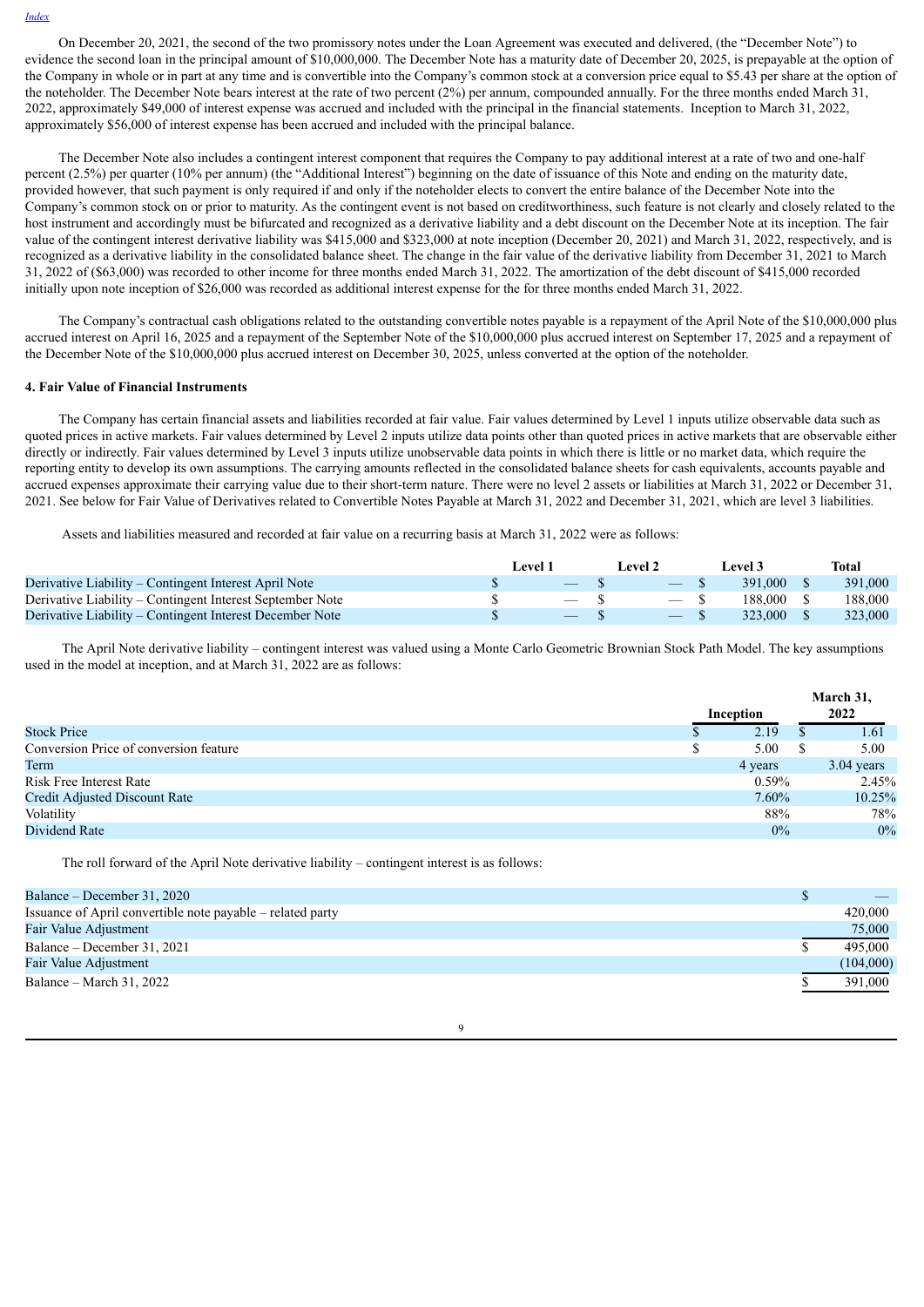The September Note derivative liability – contingent interest was valued using a Monte Carlo Geometric Brownian Stock Path Model. The key assumptions used in the model at inception, and at March 31, 2022 are as follows:

|                                        | Inception | <b>March 31, 2022</b> |
|----------------------------------------|-----------|-----------------------|
| <b>Stock Price</b>                     | 4.06      | 1.61                  |
| Conversion Price of conversion feature | 8.64      | 8.64                  |
| Term                                   | 4 years   | 3.47 years            |
| <b>Risk Free Interest Rate</b>         | 0.68%     | 2.45%                 |
| Credit Adjusted Discount Rate          | 7.59%     | 10.25%                |
| Volatility                             | 91%       | 78%                   |
| Dividend Rate                          | $0\%$     | 0%                    |

The roll forward of the September Note derivative liability – contingent interest is as follows:

| Balance – December 31, 2020                                    |           |
|----------------------------------------------------------------|-----------|
| Issuance of September convertible note payable – related party | 433,000   |
| Fair Value Adjustment                                          | (183,000) |
| Balance – December 31, 2021                                    | 250,000   |
| Fair Value Adjustment                                          | (62,000)  |
| Balance – March 31, 2022                                       | 188,000   |

The December Note derivative liability – contingent interest was valued using a Monte Carlo Geometric Brownian Stock Path Model. The key assumptions used in the model at inception, and at March 31, 2022 are as follows:

|                                        |  |           |  | March 31,  |  |
|----------------------------------------|--|-----------|--|------------|--|
|                                        |  | Inception |  | 2022       |  |
| <b>Stock Price</b>                     |  | 2.32      |  | 1.61       |  |
| Conversion Price of conversion feature |  | 5.43      |  | 5.43       |  |
| Term                                   |  | 4 years   |  | 3.73 years |  |
| Risk Free Interest Rate                |  | 1.04%     |  | 2.44%      |  |
| Credit Adjusted Discount Rate          |  | 8.54%     |  | 10.25%     |  |
| Volatility                             |  | 86%       |  | 79%        |  |
| Dividend Rate                          |  | $0\%$     |  | $0\%$      |  |

The roll forward of the December Note derivative liability – contingent interest is as follows:

| Balance – December 31, 2020                                    |          |
|----------------------------------------------------------------|----------|
| Issuance of September convertible note payable – related party | 415,000  |
| Fair Value Adjustment                                          | (30,000) |
| Balance – December 31, 2021                                    | 385,000  |
| Fair Value Adjustment                                          | (62,000) |
| Balance – March 31, 2022                                       | 323,000  |

# **5. Stock-Based Compensation**

Following is the stock-based compensation expense related to common stock options, restricted common stock, common stock warrants and deferred stock units:

|                                        | <b>Three Months Ended</b><br>March 31, |  |      |
|----------------------------------------|----------------------------------------|--|------|
|                                        | 2022                                   |  | 2021 |
| Research and development               | 225                                    |  | 67   |
| General and administrative             | 633                                    |  | 187  |
| Total stock-based compensation expense | 858                                    |  | 254  |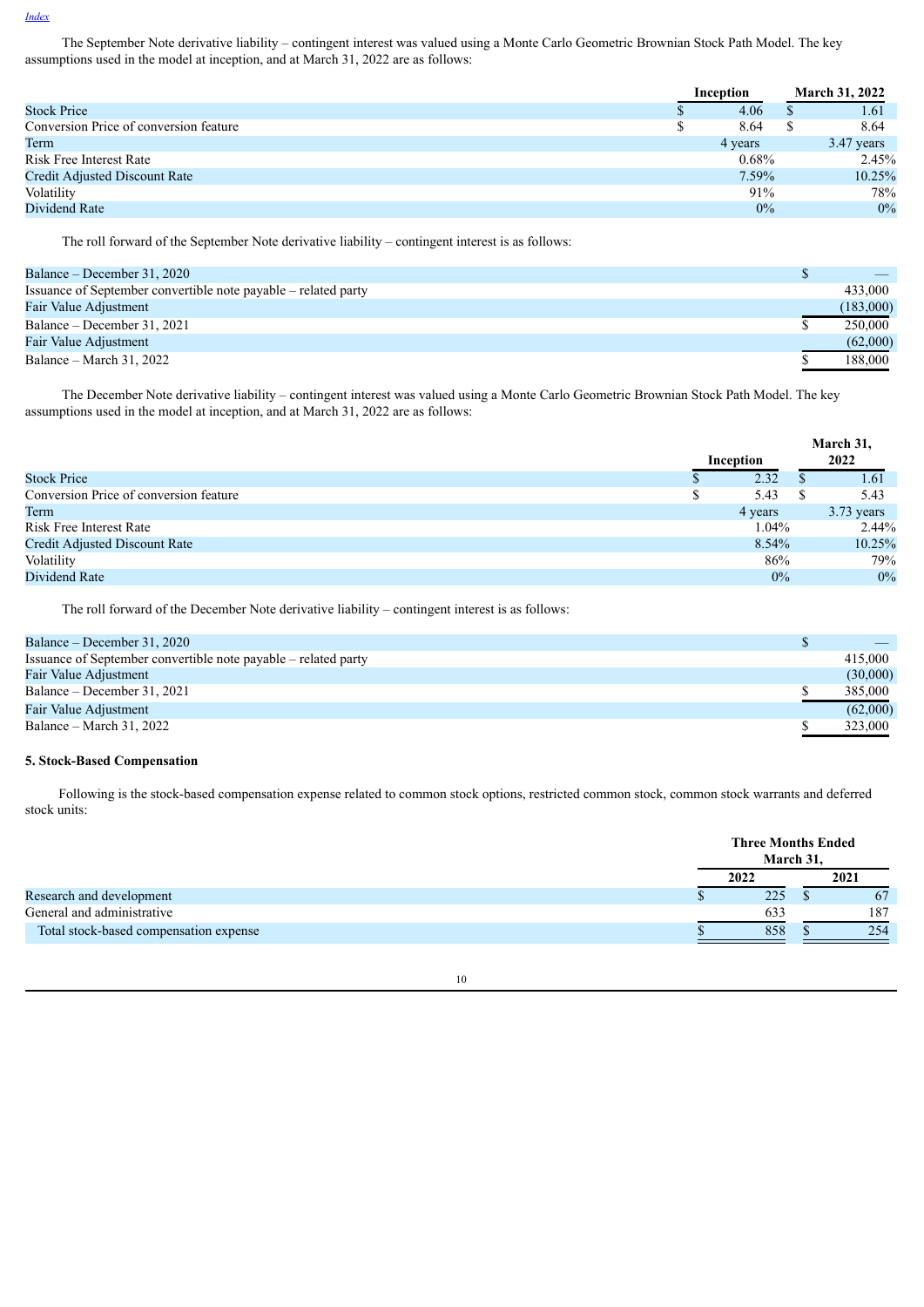The following table summarizes the stock option activity in the Company's equity incentive plans, including non-plan grants to Company executives, from December 31, 2021 through March 31, 2022:

|                                |               | Weighted<br>Average   |
|--------------------------------|---------------|-----------------------|
|                                | <b>Shares</b> | <b>Exercise Price</b> |
| Outstanding, December 31, 2021 | 4,895,561     | 3.14<br>S             |
| Granted                        | 745,000       | 1.98                  |
| Exercised                      |               |                       |
| Options forfeited/cancelled    | (10,000)      | 4.50                  |
| Outstanding, March 31, 2022    | 5,630,561     | 2.98<br>S             |

As of March 31, 2021, there was \$3,995,000 of unrecognized compensation related to 2,945,001 unvested options, which is expected to be recognized over a weighted–average period of approximately 1.75 years. The weighted-average grant date fair value for options granted during the three months ended March 31, 2022 was \$1.48. The Company granted 745,000 stock options during the three months ended March 31, 2022.

The fair value of all other options granted is determined using the Black-Scholes option-pricing model. The following weighted average assumptions were used:

|                                             | <b>Three</b><br><b>Months</b><br><b>Ended</b><br>March 31, | <b>Three</b><br><b>Months</b><br><b>Ended</b><br>March 31, |
|---------------------------------------------|------------------------------------------------------------|------------------------------------------------------------|
|                                             | 2022                                                       | 2021                                                       |
| Risk-free interest rate                     | 1.23%                                                      | $0.54\%$                                                   |
| Expected life of the options                | 5.5 years                                                  | 6 years                                                    |
| Expected volatility of the underlying stock | 95%                                                        | 91%                                                        |
| Expected dividend rate                      | 0%                                                         | $0\%$                                                      |

In January 2022, the Company's board chairman elected to take restricted stock grants in lieu of cash retainers for 2022. A total of 17,677 shares of restricted stock valued at approximately \$35,000 is being amortized to expense on a straight-line basis until December 31, 2022 when the stock vests in full.

In March 2021, the Company's board chairman elected to take a restricted stock grant in lieu of cash retainers for 2021. A total of 16,588 shares of restricted stock valued at approximately \$35,000 was amortized to expense on a straight-line basis until December 31, 2021 when the stock vested in full.

In September 2020, the Company entered into an employment agreement with its new Chief Executive Officer whereby 20% of his base salary and performance bonuses will be paid in cash, and 80% will be paid in the form of deferred stock units ("DSUs") in accordance with the terms and subject to the provisions set forth in the DSU Agreement. DSUs credited to Mr. Lewis as of any date shall be fully vested and nonforfeitable at all times. The Company shall issue the shares underlying the outstanding whole number of DSUs credited to Mr. Lewis as follows: twenty five percent shall be issued on March 1, 2023, twenty five percent shall be issued on September 1, 2023 and fifty percent shall be issued on March 1, 2024. For the three months ended March 31, 2022, approximately \$103,000 of his compensation was recorded as stock compensation expense representing 55,626 shares of common stock to be issued under the DSU agreement with a weighted average grant date fair value of \$1.86 per share. Also, Mr. Lewis' bonus for the year ended December 31, 2021 of \$200,000 (which was included in accrued compensation at December 31, 2021) was approved in January 2022 and represents 103,627 shares of common stock to be issued under the DSU agreement with a grant date fair value of \$1.93 per share. The \$200,000 was reclassified from accrued compensation to additional paid in capital in January 2022. There is no unrecognized compensation expense related to the DSUs.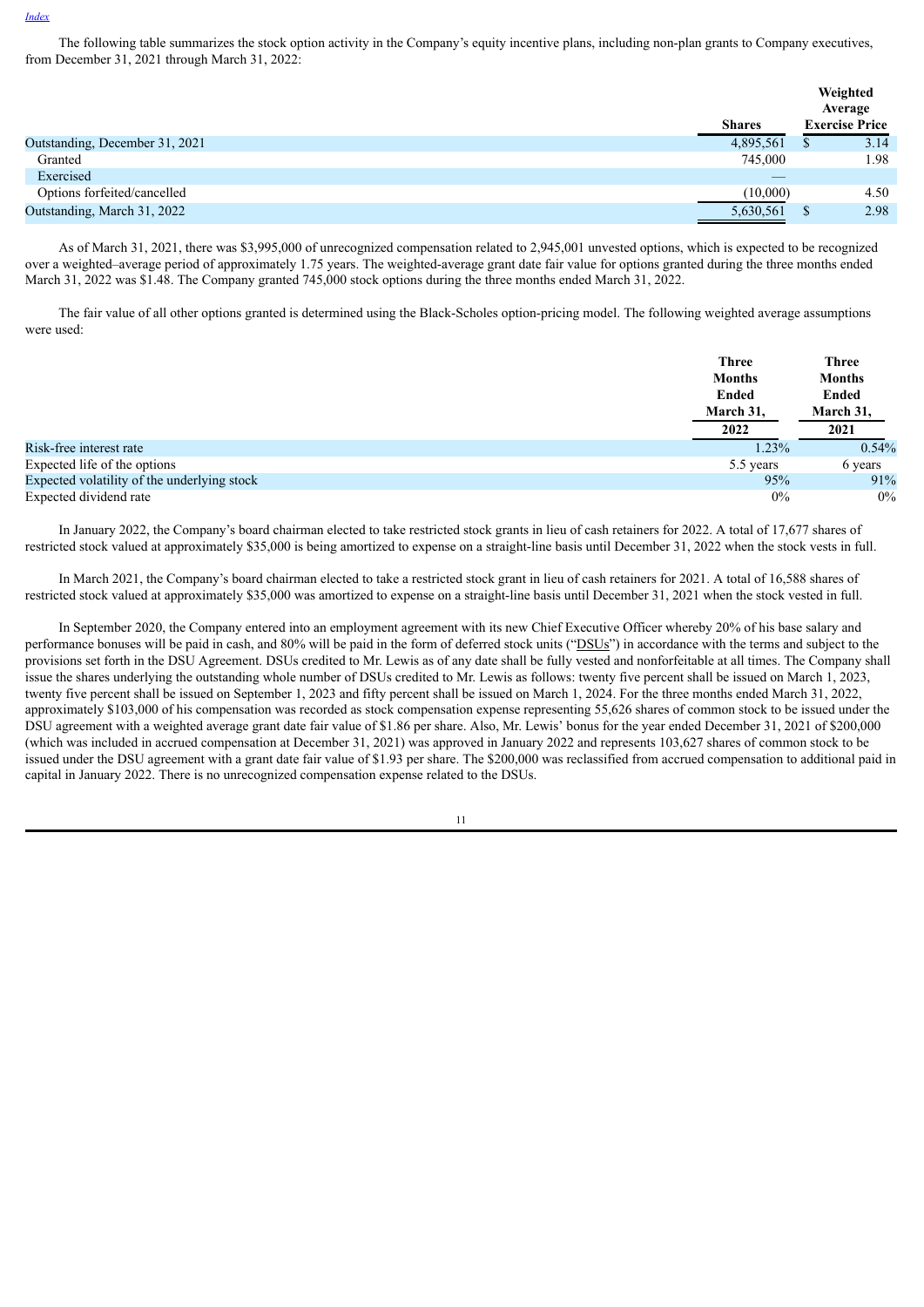# **6. Common Stock Warrants**

The following table summarizes the common stock warrant activity from December 31, 2021 through March 31, 2022:

|               | Weighted<br>Average   |
|---------------|-----------------------|
| <b>Shares</b> | <b>Exercise Price</b> |
| 10,857,964    | 4.37                  |
|               |                       |
|               |                       |
|               |                       |
| 10,857,964    | 4.37                  |
|               |                       |

The weighted average expiration of the warrants outstanding as of March 31, 2022 is 2.5 years.

### **7. Loss Per Share**

Basic net loss per common share is computed by dividing the net loss available to common stockholders by the weighted average number of common shares outstanding during the period. Diluted net loss per common share is computed by dividing the net loss available to common stockholders by the weighted average number of common shares and other potential common shares then outstanding. Potential common shares consist of common shares issuable upon the assumed exercise of in-the-money stock options and warrants and potential common shares related to the conversion of the preferred stock. The computation of diluted net loss per share does not assume the issuance of common shares that have an anti-dilutive effect on net loss per share.

Dilutive shares which could exist pursuant to the exercise of outstanding stock instruments and which were not included in the calculation because their affect would have been anti-dilutive are as follows:

|                                                                              |             | March 31, 2022 March 31, 2021 |
|------------------------------------------------------------------------------|-------------|-------------------------------|
|                                                                              | (shares)    | (shares)                      |
| Warrants to purchase shares of common stock                                  | 10,857,964  | 12,538,204                    |
| Options to purchase shares of common stock                                   | 5,630,561   | 5,762,575                     |
| Shares of common stock issuable upon conversion of convertible notes payable | 5, 365, 259 |                               |
| Shares of common stock issuable upon conversion of preferred stock           | 510.424     | 510.424                       |
|                                                                              | 22,364,208  | 18,811,203                    |

### **8. Common Stock**

#### *2020 At Market Issuance of Common Stock*

On May 11, 2020, the Company entered into an At Market Issuance Sales Agreement (the "2020 At Market Agreement") with a sales agent under which the Company may issue and sell shares of its common stock having an aggregate offering price of up to \$40.0 million from time to time through the sales agent. Sales of the Company's common stock through the sales agent, if any, will be made by any method that is deemed an "at the market" offering as defined by the U.S. Securities and Exchange Commission. The Company will pay to the sales agent a commission rate equal to 3.0% of the gross proceeds from the sale of any shares of common stock sold through the sales agent under the 2020 At Market Agreement. During the quarter ended March 31, 2022, there were no issuances of shares of common stock under the 2020 At Market Agreement.

For each of the three months ended March 31, 2022 and 2021, the Company issued a total of 30,625 and 30,625 shares of common stock, respectively, for dividends on Series A and Series C Preferred Stock.

### **9. Commitments and Contingencies**

#### *Other Legal Proceedings*

The Company records accruals for such contingencies to the extent that the Company concludes that their occurrence is probable and the related damages are estimable. There are no significant pending legal proceedings.

### *Clinical Trial and Research Commitments*

The Company has entered into agreements with contractors for research and development activities to further its product candidates. The contracts generally may be canceled at any time by providing thirty days' notice.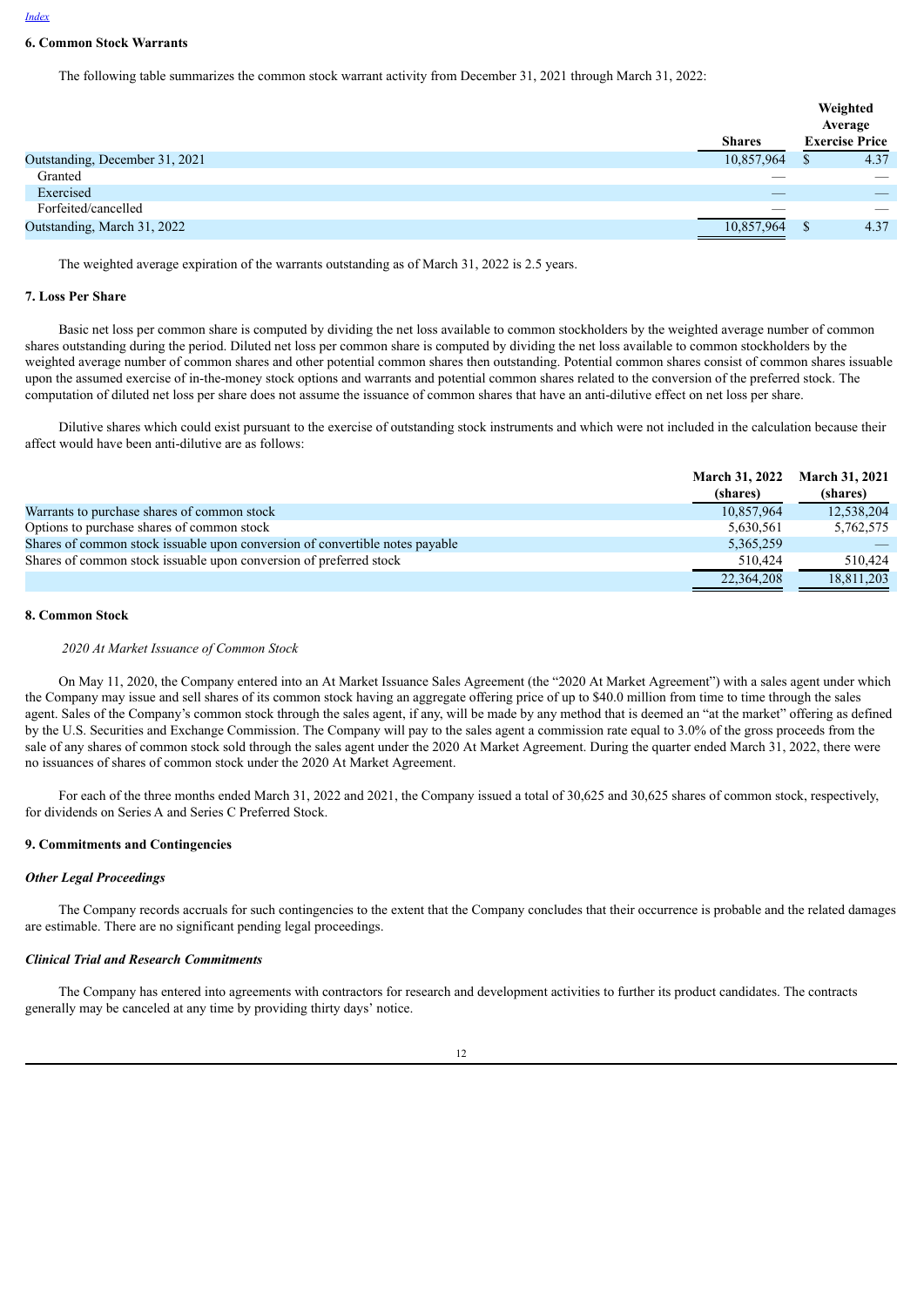# **10. Leases**

*[Index](#page-1-0)*

The Company has one operating lease for its office space which was amended effective March 1, 2022 for a term of 38 months with no residual value guarantees or material restrictive covenants. The amended lease provided for free rent for the first six and a half months of the lease and continues the security deposit of \$6,000. In addition to base rental payments included in the contractual obligations table above, the Company is responsible for our pro-rata share of the operating expenses for the building. Our lease cost for the three-month periods ended March 31, 2022 and 2021 was approximately \$11,000 for each period and is included in general and administrative expenses. As of March 31, 2022, the right to use lease asset consisted of \$108,000 and is included in other assets. Also, at March 31, 2022, current lease liability of \$14,000 is included in accrued expenses and long term lease liability was \$97,000 and included in other liabilities.

Maturity of operating lease as of March 31, 2022 in thousands:

| 2022                             | 14  |
|----------------------------------|-----|
| 2023                             | 50  |
| 2024                             |     |
| 2025                             | 18  |
| Total                            | 133 |
| Less imputed interest            | 22  |
| Present value of lease liability |     |

The discount rate used in calculating the present value of the lease payments was 11%.

#### **11. Galectin Sciences LLC**

In January 2014, we created Galectin Sciences, LLC (the "LLC" or "Investee"), a collaborative joint venture co-owned by SBH Sciences, Inc. ("SBH"), to research and develop small organic molecule inhibitors of galectin-3 for oral administration. The LLC was initially capitalized with a \$400,000 cash investment to fund future research and development activities, which was provided by the Company, and specific in-process research and development ("IPR&D") contributed by SBH. The estimated fair value of the IPR&D contributed by SBH, on the date of contribution, was \$400,000. Initially, the Company and SBH each had a 50% equity ownership interest in the LLC, with neither party having control over the LLC. Accordingly, from inception through the fourth quarter of 2014, the Company accounted for its investment in the LLC using the equity method of accounting. Under the equity method of accounting, the Company's investment was initially recorded at cost with subsequent adjustments to the carrying value to recognize additional investments in or distributions from the Investee, as well as the Company's share of the Investee's earnings, losses and/or changes in capital. The estimated fair value of the IPR&D contributed to the LLC was immediately expensed upon contribution as there was no alternative future use available at the point of contribution. The operating agreement provides that if either party does not desire to contribute its equal share of funding required after the initial capitalization, then the other party, providing all of the funding, will have its ownership share increased in proportion to the total amount contributed from inception. In the fourth quarter of 2014, after the LLC had expended the \$400,000 in cash, SBH decided not to contribute its share of the funding required. Cumulatively, the Company has contributed a total of \$3,068,000, including \$43,000 for the three months ended March 31, 2022, for expenses of the LLC. Since the end of 2014, SBH has contributed \$158,000 for expenses in the LLC. As of March 31, 2022, the Company's ownership percentage in the LLC was 84.6%. The Company accounts for the interest in the LLC as a consolidated, less than wholly owned subsidiary. Because the LLC's equity is immaterial, the value of the non-controlling interest is also deemed to be immaterial.

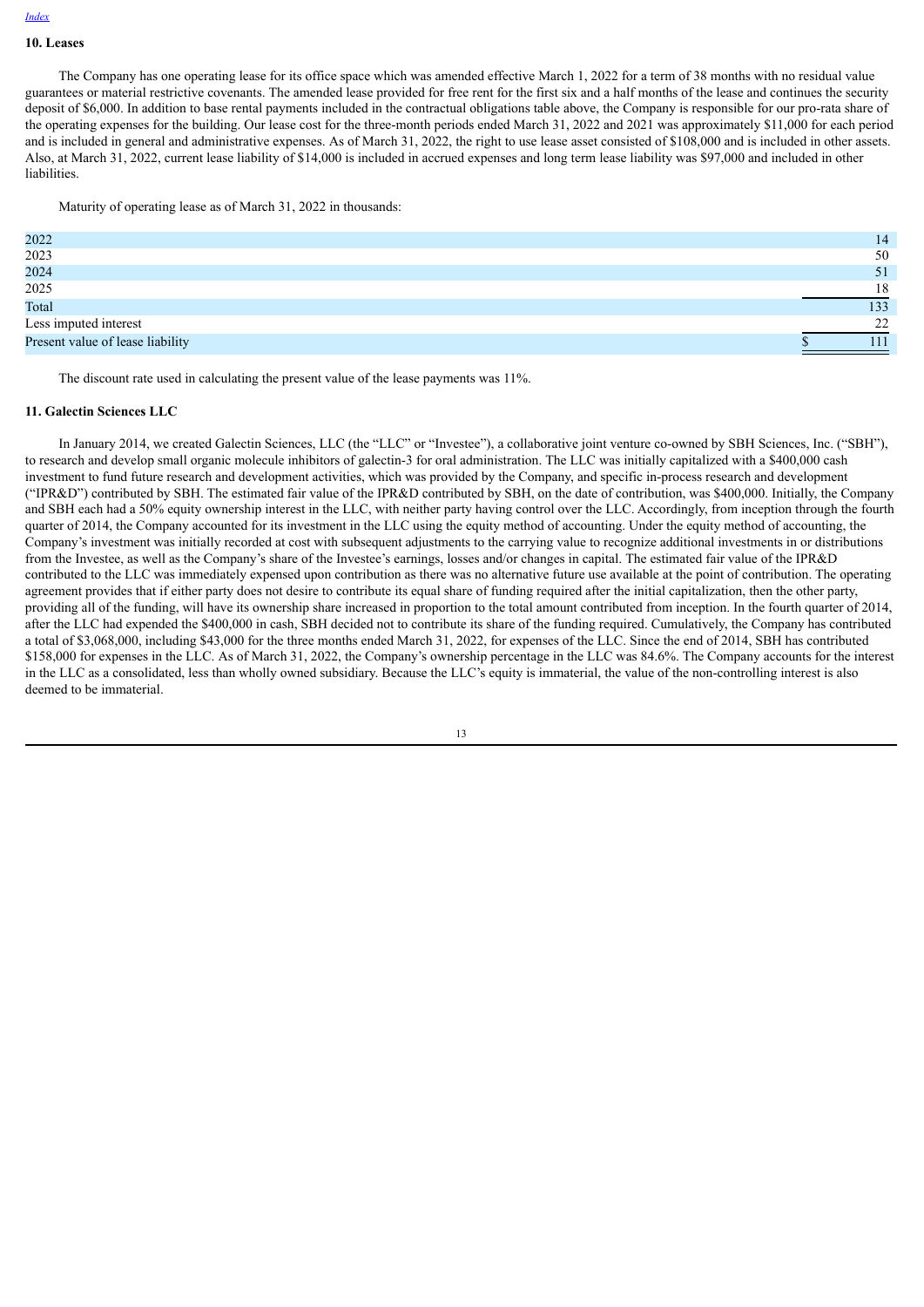### <span id="page-13-0"></span>**Item 2. Management's Discussion and Analysis of Financial Condition and Results of Operations**

In addition to historical information, the following Management's Discussion and Analysis of Financial Condition and Results of Operations contains forward-looking statements as defined under Section 21E of the Securities Exchange Act of 1934, as amended, and is subject to the safe harbor created therein for forward-looking statements. Such statements include, but are not limited to, statements concerning our anticipated operating results, research and development, clinical trials, regulatory proceedings, and financial resources, and can be identified by use of words such as, for example, "anticipate," "estimate," "expect," "project," "intend," "plan," "believe" and "would," "should," "could" or "may." All statements, other than statements of historical facts, included herein that address activities, events, or developments that the Company expects or anticipates will or may occur in the future, are forward-looking statements, including statements regarding: plans and expectations regarding clinical trials; plans and expectations regarding regulatory approvals; our strategy and expectations for clinical development and commercialization of our products; potential strategic partnerships; expectations regarding the effectiveness of our products; plans for research and development and related costs; statements about accounting assumptions and estimates; expectations regarding liquidity and the sufficiency of cash to fund currently planned operations through at least May 16, 2023; our commitments and contingencies; and our market risk exposure. Forward-looking statements are based on current expectations, estimates and projections about the industry and markets in which Galectin Therapeutics operates, and management's beliefs and assumptions. These statements are not guarantees of future performance and involve certain known and unknown risks and uncertainties that could cause actual results to differ materially from those expressed or implied by such statements. Such risks and uncertainties are related to and include, without limitation,

- our early stage of development,
- we have incurred significant operating losses since our inception and cannot assure you that we will generate revenue or profit,
- our dependence on additional outside capital,
- we may be unable to enter into strategic partnerships for the development, commercialization, manufacturing and distribution of our proposed product candidates,
- uncertainties related to any litigation, including shareholder class actions and derivative lawsuits filed,
- uncertainties related to our technology and clinical trials, including expected dates of availability of clinical data,
- we may be unable to demonstrate the efficacy and safety of our developmental product candidates in human trials,
- we may be unable to improve upon, protect and/or enforce our intellectual property,
- we are subject to extensive and costly regulation by the U.S. Food and Drug Administration (FDA) and by foreign regulatory authorities, which must approve our product candidates in development and could restrict the sales and marketing and pricing of such products,
- competition and stock price volatility in the biotechnology industry,
- limited trading volume for our stock, concentration of ownership of our stock, and other risks detailed herein and from time to time in our SEC reports,
- the impact resulting from the outbreak of COVID-19, which has delayed and may continue to delay our clinical trial and development efforts, as well as the impact that COVID-19 has on the volatility of the capital market and our ability to access the capital market and,
- other risks detailed herein and from time to time in our SEC reports, including our Annual Report on Form 10-K filed with the SEC for the fiscal year ended December 31, 2021, and our subsequent SEC filings.

The following discussion should be read in conjunction with the accompanying consolidated financial statements and notes thereto of Galectin Therapeutics appearing elsewhere herein.

### **Overview**

We are a clinical stage biopharmaceutical company engaged in drug research and development to create new therapies for fibrotic disease, cancer and selected other diseases. Our drug candidates are based on our method of targeting galectin proteins, which are key mediators of biologic and pathologic functions. We use naturally occurring, readily-available plant products as starting material in manufacturing processes to create proprietary, patented complex carbohydrates with specific molecular weights and other pharmaceutical properties. These complex carbohydrate molecules are appropriately formulated into acceptable pharmaceutical formulations. Using these unique carbohydrate-based candidate compounds that largely bind and inhibit galectin proteins, particularly galectin-3, we are undertaking the focused pursuit of therapies for indications where galectin proteins have a demonstrated role in the pathogenesis of a given disease. We focus on diseases with serious, life-threatening consequences and those where current treatment options are limited specifically in NASH (non-alcoholic steatohepatitis) with cirrhosis and certain cancer indications. Our strategy is to establish and implement clinical development programs that add value to our business in the shortest period of time possible and to seek strategic partners when one of our programs becomes advanced and requires significant additional resources.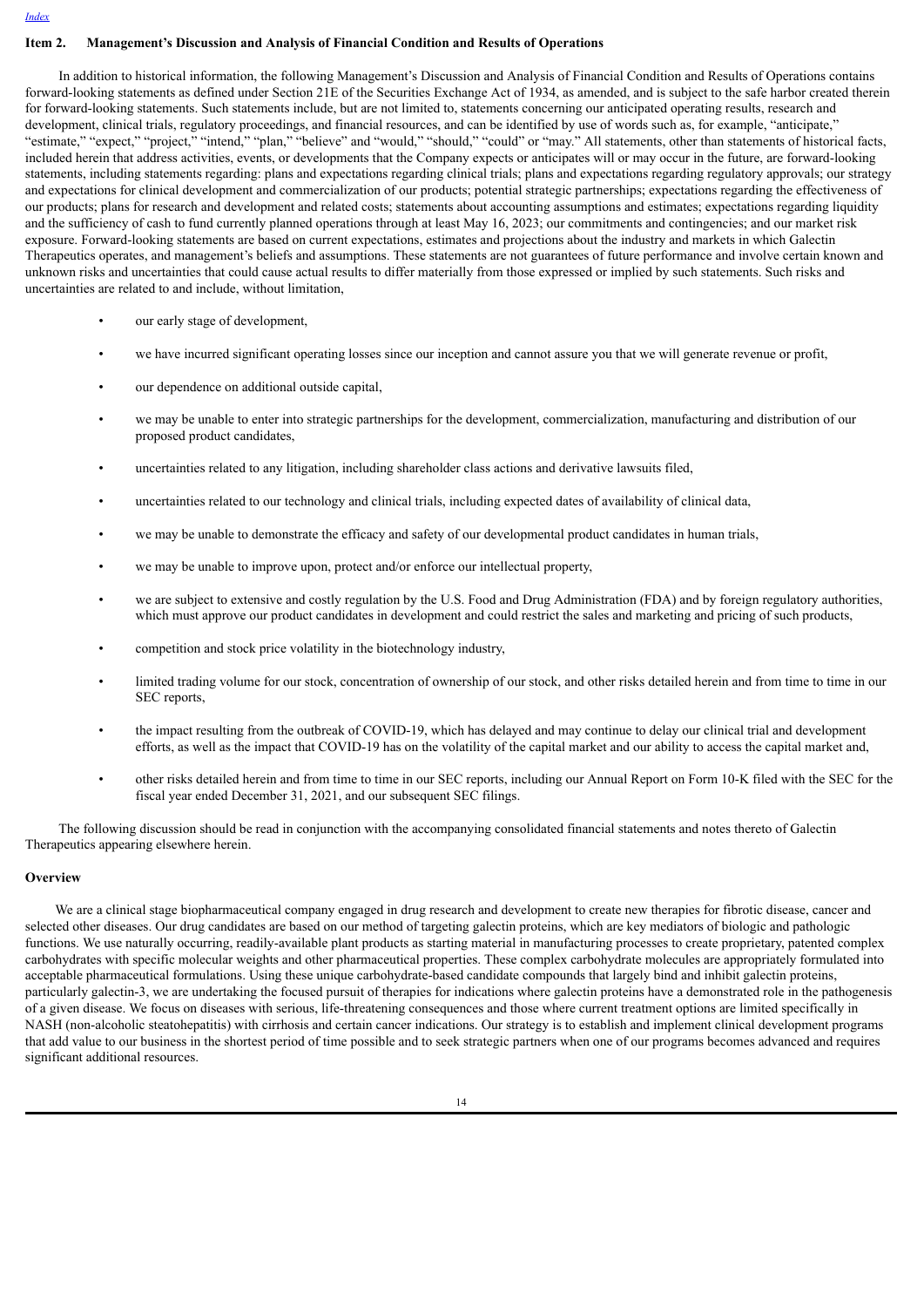Our lead galectin-3 inhibitor is belapectin (GR-MD-02), which has been demonstrated in preclinical models to reverse liver fibrosis and cirrhosis and in clinical studies to decrease portal hypertension and prevent its complication: the development of esophageal varices. Belapectin has the potential to treat many diseases due to galectin-3's involvement in multiple key biological pathways such as fibrosis, immune cell function and immunity, cell differentiation, cell growth, and apoptosis (cell death). The importance of galectin-3 in the fibrotic process is supported by experimental evidence. Animals with the galectin-3 gene "knocked-out" can no longer develop fibrosis in response to experimental stimuli compared to animals with an intact galectin-3 gene. We are using our galectin-3 inhibitor to treat advanced liver fibrosis and liver cirrhosis in NASH patients. We have completed two Phase 1 clinical studies, a Phase 2 clinical study in NASH patients with advanced fibrosis (NASH-FX) and a second Phase 2b clinical trial in NASH patients with compensated cirrhosis and portal hypertension (NASH-CX).

We are now engaged in a large, global Phase 2b/3 clinical trial. Our study protocol was filed with the FDA on April 30, 2020, for a seamless adaptivelydesigned Phase 2b/3 clinical study, the NAVIGATE trial (formerly called NASH-RX), evaluating the safety and efficacy of our galectin-3 inhibitor, belapectin, for the prevention of esophageal varices in patients with non-alcoholic steatohepatitis (NASH) cirrhosis (Further details are available at www.clinicaltrials.gov under study NCT04365868); this study began enrolling patients in Q2-2020. In September 2020, the Company received a letter from the FDA providing comments, asking questions and providing guidance on various aspects of the ongoing NAVIGATE trial. These comments were addressed, and the study proceeded accordingly.

Additionally, a study protocol entitled "A Single-dose, Open-label, Pharmacokinetic Study of Belapectin (GR-MD-02) in Subjects With Normal Hepatic Function and Subjects With Varying Degrees of Hepatic Impairment" has been filed with the FDA to examine the effects of the drug in subjects with normal hepatic function and subjects with varying degrees of hepatic impairment (study details are listed under study NCT04332432 on www.clinicaltrials.gov); this study became fully enrolled in February 2022.

We endeavor to leverage our scientific and product development expertise as well as established relationships with outside sources to achieve costeffective and efficient drug development. These outside sources, amongst others, provide us with expertise in preclinical models, pharmaceutical development, toxicology, clinical trial operations, pharmaceutical manufacturing, including physical and chemical drug characterization, and commercial development. We also have established through our majority-owned joint venture subsidiary. Galectin Sciences LLC, a discovery program developing small molecules that inhibit galectin-3 and may afford alternative drug delivery (e.g., oral) and as a result expand the potential uses of galectin-3 inhibitor beyond belapectin. Three chemical series of composition of matter patents have been filed.

We are also pursuing a development pathway to clinical enhancement and commercialization for our lead compounds in immuno-oncology following our previous successful collaboration with Providence Portland Cancer Center. We are now planning a phase 2 trial in advanced or metastatic head and neck cancer using belapectin in combination with a checkpoint (PD-1) inhibitor. All of our proposed products are presently in development, including pre-clinical and clinical trials.

### **Our Drug Development Programs**

Galectins are a class of proteins that are made by many cells in the body, but predominantly in cells of the immune system. As a group, these proteins are able to bind to sugar molecules that are attached to other proteins, called glycoproteins that are responsible for various functions within the body, most notably inflammation and fibrosis. Galectins, in particular galectin-3,act as a molecular glue, bringing together molecules that have sugars on them. Galectin-3, is known to be markedly increased in a number of important diseases including inflammatory diseases leading to organs scarring (e.g. liver, lung, kidney, and heart) and cancers. The increase in galectin-3 , by creating the so-called galectin-3 fibrosome, promotes the progression of multiple diseases. Published data substantiating the importance of galectin-3 in the fibrotic process arises from gene knockout experiments in animal studies. For instance, mice genetically altered to eliminate the galectin-3 gene, and thus unable to produce galectin-3, do not develop liver fibrosis in response to toxic insult to the liver.

We have one new proprietary chemical entity (NCE) in development, belapectin, which has shown promise in preclinical and clinical studies for the treatment of liver fibrosis, severe skin disease, and cancer (melanoma and head and neck squamous cell carcinoma). Currently we are focusing on development of belapectin for the treatment of NASH cirrhosis and Head and neck cancer. Belapectin is a proprietary, patented compound derived from natural, plant-based, starting materials, which, following chemical processing, exhibits the properties of binding to and inhibiting galectin-3.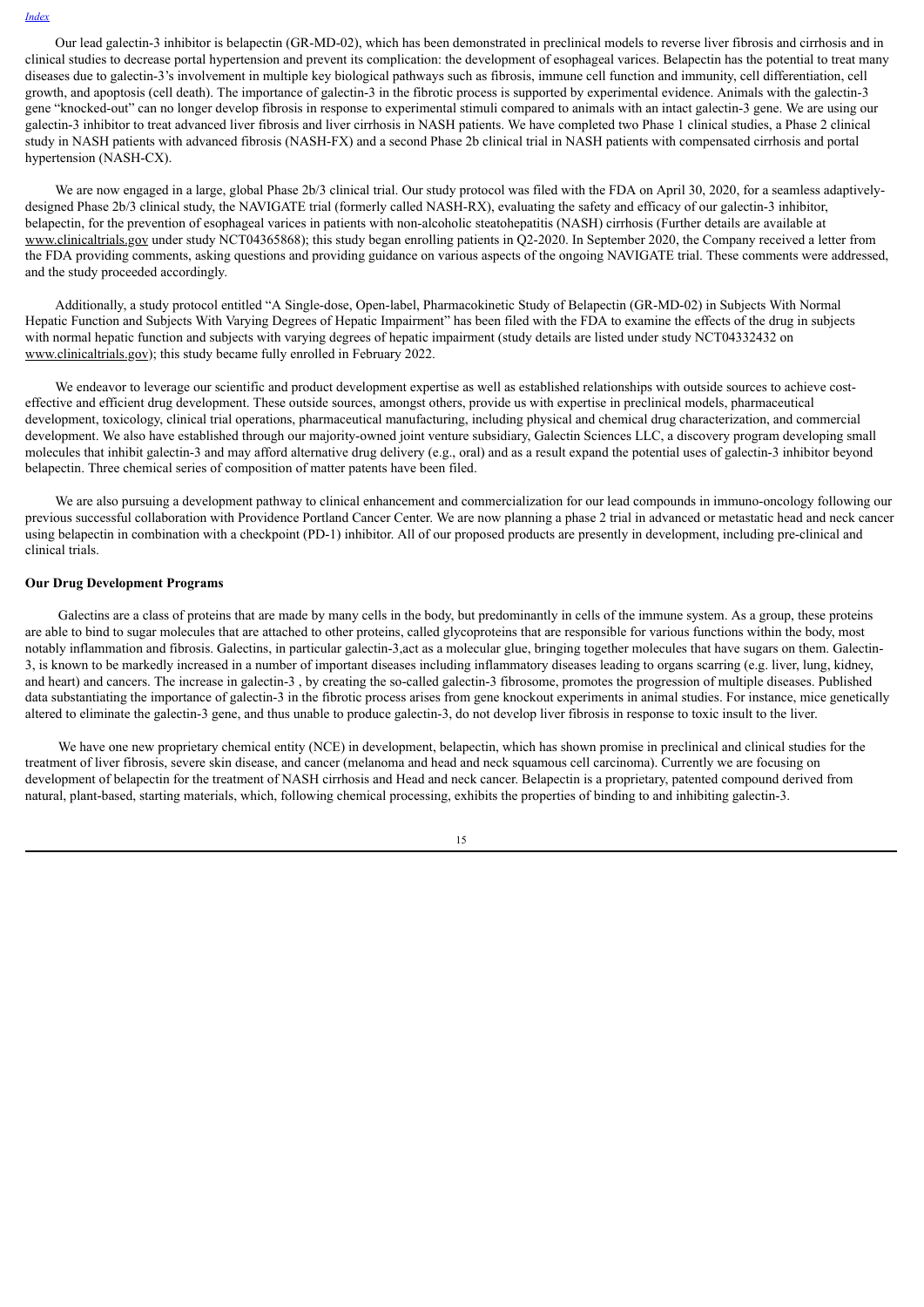Our product pipeline is shown below:

| <b>Indication</b><br>Prevention of esophageal varices in<br><b>NASH</b> cirrhosis | Drug       | <b>Status</b>                                                                                                                                                                                                                                                                                                                                                                                                                                                                                                                                                                                                                                                                                                                                                       |
|-----------------------------------------------------------------------------------|------------|---------------------------------------------------------------------------------------------------------------------------------------------------------------------------------------------------------------------------------------------------------------------------------------------------------------------------------------------------------------------------------------------------------------------------------------------------------------------------------------------------------------------------------------------------------------------------------------------------------------------------------------------------------------------------------------------------------------------------------------------------------------------|
| Phase 1 interaction trial:                                                        | belapectin | IND submitted January 2013. Results from the Phase 1 interaction trial were reported in                                                                                                                                                                                                                                                                                                                                                                                                                                                                                                                                                                                                                                                                             |
| NASH-CX trial and<br>NASH-FX trial                                                |            | 2014, with final results reported in January 2015.<br>The Phase 2 NASH FX trial was conducted in patients with advanced fibrosis but not<br>cirrhosis. Its principal purpose was to evaluate various imaging modalities. The NASH FX<br>trial top line data was reported in September 2016 and published in Alimentary<br>Pharmacology and Therapeutics in 2016.                                                                                                                                                                                                                                                                                                                                                                                                    |
|                                                                                   |            | The Phase 2 NASH CX trial was conducted in patients with compensated cirrhosis and<br>portal hypertension. The NASH CX trial top line data was reported in December 2017 and<br>was published in Gastroenterology in 2020.                                                                                                                                                                                                                                                                                                                                                                                                                                                                                                                                          |
| <b>NASH NAVIGATE</b>                                                              |            | Following FDA feedback, the NAVIGATE trial is an adaptive Phase 2b/3 trial for the<br>prevention of esophageal varices in NASH patients with compensated cirrhosis and clinical<br>signs of portal hypertension. A Phase 2b interim efficacy analysis will be incorporated to<br>confirm previous Phase 2 data, select an optimal dose and reaffirm the risk/benefit of<br>belapectin. The Phase 3 end of study analysis will evaluate the development of esophageal<br>varices as the same primary outcome of efficacy and a composite clinical endpoint<br>including progression to varices requiring treatment as a key secondary outcome of efficacy<br>(www.clinicaltrials.gov NCT04365868). The first patient was randomized in the third<br>quarter of 2020. |
| Phase 1 study: hepatic insufficiency                                              |            | A hepatic impairment study is being conducted in subjects with normal hepatic function and<br>subjects with varying degrees of hepatic impairment (www.clinicaltrials.gov<br>NCT04332432) and began enrolling patients in the second quarter of 2020. The study<br>completed enrollment in February 2022.                                                                                                                                                                                                                                                                                                                                                                                                                                                           |
| <b>Cancer Immunotherapy</b>                                                       |            |                                                                                                                                                                                                                                                                                                                                                                                                                                                                                                                                                                                                                                                                                                                                                                     |
| Melanoma, Head, Neck Squamous Cell<br>Carcinoma (HNSCC)                           | belapectin | Investigator IND study in process. A Phase 1B study began in Q-1 2016. Early data was<br>reported in February 2017 and additional data were reported in September 2018.<br>Data from an extension trial was reported in July 2021 for additional melanoma and<br>HNSCC patients which provided a rational basis for additional trials which the Company is<br>exploring.                                                                                                                                                                                                                                                                                                                                                                                            |

*Liver cirrhosis.* Belapectin is our lead product candidate for treatment of compensated NASH cirrhosis in patients with portal hypertension. Our preclinical data show that belapectin has a significant therapeutic effect on liver fibrosis as shown in several relevant animal models. In addition, in NASH animal models, belapectin has been shown to reduce liver fat, inflammation, portal pressure, and ballooning degeneration (death of liver cells). Therefore, we chose belapectin as the lead candidate in a development program targeted initially at fibrotic liver disease associated with non-alcoholic steatohepatitis (NASH). In January 2013, an Investigational New Drug ("IND") was submitted to the FDA with the goal of initiating a Phase 1 study in patients with NASH and advanced liver fibrosis to evaluate the safety of belapectin and pharmacodynamics biomarkers of disease. On March 1, 2013, the FDA indicated we could proceed with a US Phase 1 clinical trial for belapectin with a development program aimed at obtaining support for a proposed indication of belapectin for treatment of NASH with advanced fibrosis. The Phase 1 trial was completed and demonstrated that belapectin up to 8 mg/kg Lean Body Mass (LBM), i.v. was safe and well tolerated.

Additionally, an open label drug-drug phase 1 interaction study was completed in healthy volunteers during the second quarter of 2015 with belapectin and it showed that with 8 mg/kg LBM dose of belapectin and 2 mg/kg LBM dose of midazolam there was no drug-drug interaction, and no serious adverse events or drug-related adverse events were observed. The secondary objective was to assess the safety and tolerability of belapectin when administered concomitantly with midazolam.

Our Phase 2 program in fibrotic disease consisted of two separate human clinical trials. The main clinical trial was the Phase 2b NASH-CX study for one year for patients with NASH with compensated cirrhosis and portal hypertension, which began enrolling patients in June 2015. This study was a randomized, placebo-controlled, double-blind, parallel-group Phase 2b trial to evaluate the safety and efficacy of belapectin for treatment of liver fibrosis and resultant portal hypertension in NASH patients with compensated cirrhosis. A smaller, exploratory NASH-FX trial was conducted to explore potential use of various non-invasive imaging techniques in NASH patients with advanced fibrosis but not cirrhosis.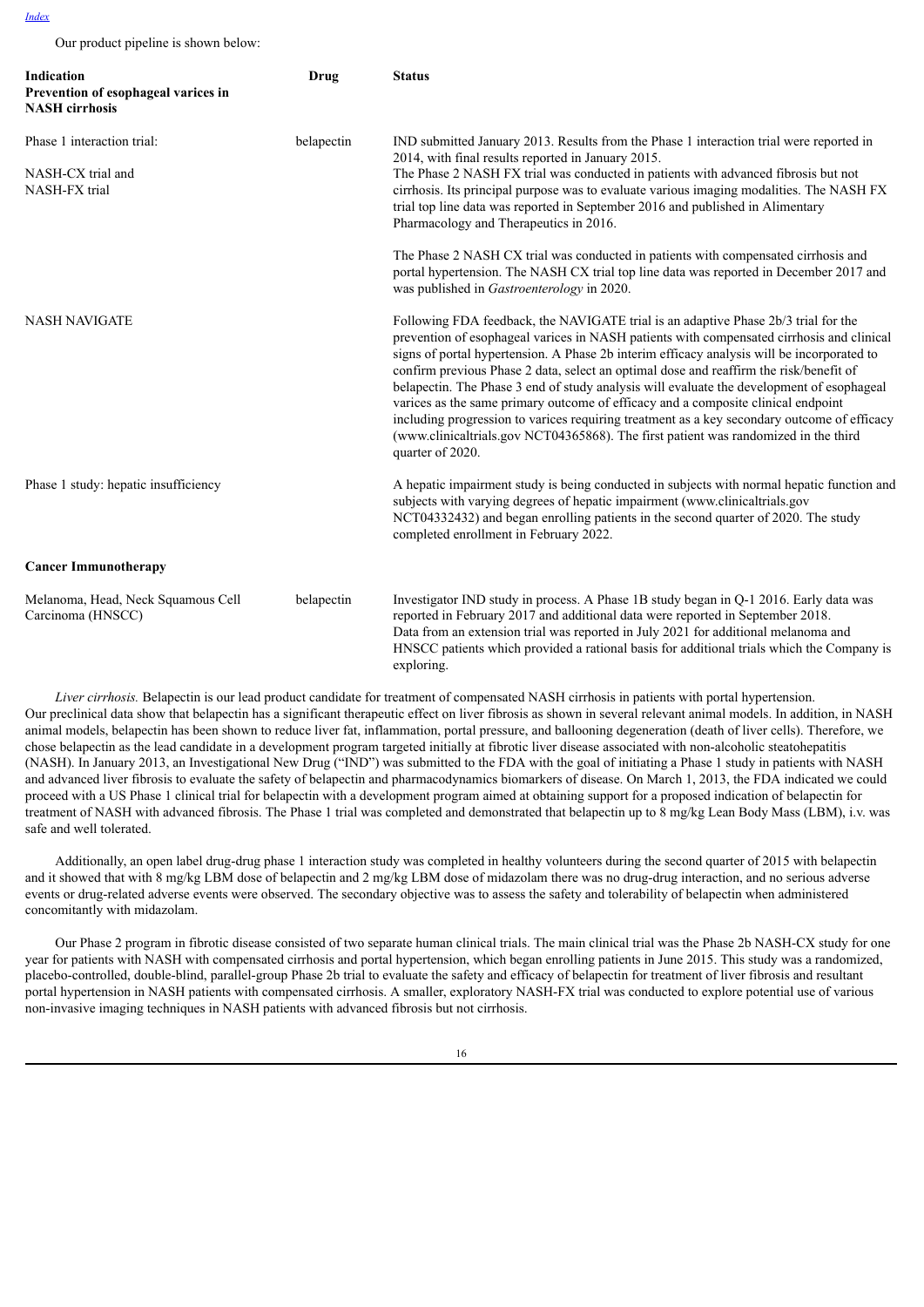**NASH-FX Trial:** The NASH-FX trial was a Phase 2a pilot trial for patients with NASH and advanced fibrosis that explored use of three non-invasive imaging technologies. It was a short, single site, four-month trial in 30 NASH patients with advanced fibrosis (F3) randomized 1:1 to either 9 bi-weekly doses of 8 mg/kg LBM of belapectin or placebo. The trial did not meet its primary endpoint as measured using multi-parametric magnetic resonance imaging (LiverMultiScan<sup>(R)</sup>, Perspectum Diagnostics). The trial also did not meet secondary endpoints that measure liver stiffness as a surrogate for fibrosis using, magnetic resonance-elastography and FibroScan® score. With a four-month treatment period and a small number of patients per arm the study was not powered to demonstrate efficacy results in established advanced liver fibrosis. In the trial however, belapectin was found to be safe and well tolerated with no serious adverse events and showing evidence of a pharmacodynamic effect. These results provided support for further development in NASH.

**NASH-CX Trial:** The NASH-CX trial was a larger multi-center clinical trial that explored the use of belapectin for the treatment of patients with wellcompensated NASH cirrhosis and portal hypertension. Enrollment was completed in September 2016, and a total of 162 patients at 36 sites in the United States were randomized to receive either 2 mg/kg LBM of belapectin, 8 mg/kg LBM of belapectin or placebo. Approximately 50% of patients at baseline had esophageal varices (a complication of portal hypertension). The primary endpoint was a reduction in hepatic venous pressure gradient (HVPG), a hemodynamic measure that estimates portal hypertension. Patients received an infusion of belapectin or placebo every other week for one year and were evaluated to determine the change in HVPG as compared with placebo. Secondary or exploratory endpoints included evaluation of fibrosis on liver biopsy, measurement of liver stiffness (FibroScan) and assessment of liver metabolism (<sup>13</sup>C-methacetin breath test). Top line data readout was reported in December 2017. The study demonstrated a favorable safety profile and clinically meaningful efficacy results in patients without esophageal varices at baseline as demonstrated by a decrease in portal pressure associated with the prevention of development of varices when compared to placebo.

In the total patient population, the primary endpoint HVPG showed a trend toward benefit with belapectin treatment, but the difference from placebo was not statistically significant. The mean change in HVPG of placebo from baseline to week 54 was 0.3 mm Hg. The mean change in HVPG from baseline was -0.37 and -0.42 for the 2 mg/kg LBM dose and 8 mg/kg LBM dose of belapectin, respectively.

In those NASH cirrhosis patients with portal hypertension who have not yet developed esophageal varices at baseline (about 50% of the total population), there was a statistically significant effect of the 2 mg/kg LBM dose of belapectin on the absolute change in HVPG (-1.08 mm Hg, p<0.01). The effect of the 8 mg/Kg LBM dose of belapectin on absolute or percent change in HVPG from baseline to week 54 was not significant.

Also because of the clinical relevance of this population, a responder analysis was performed on those patients without esophageal varices at baseline. Analysis was performed looking at two groups: those with an equal to or greater than 2 mm Hg decrease in HVPG from baseline or those with an equal to or greater than 2 mm Hg and a greater than or equal to 20% decrease in HVPG from baseline. In both cases, the change observed in the belapectin 2 mg/kg LBM group was statistically significant ( $p$ <0.01) while that of the 8 mg/kg LBM group was not.

Over the 54-week treatment period, in patients without varices at baseline there were also a statistically significantly fewer new varices that developed in the belapectin treatment groups (0% and 4% in the 2 mg/kg LBM and the 8 mg/kg LBM, respectively) vs placebo (18%). This meant that the decrease seen in portal pressure was associated with a decreased incidence of esophageal varices. The results were noticeable in the belapectin 2 mg/Kg LBM group as statistical significance against placebo was achieved for both parameters. As esophageal varices can lead to hemorrhagic complication, which can be fatal, and are a severe complication of liver cirrhosis, we believe the prevention of esophageal varices may represent a clinically relevant measure of clinical efficacy in patients with NASH cirrhosis.

The major conclusions from the NASH-CX trial results were that: (i) belapectin had a statistically significant and clinically meaningful effect in improving HVPG vs placebo in patients with NASH cirrhosis who did not have esophageal varices at baseline, (ii) Belapectin in the total patient population was associated with a statistically significant improvement in hepatocyte ballooning (ie cell death), (iii) There was a statistically significant reduction ( $p=0.02$ ) in the development of new esophageal varices in drug-treated patients compared to placebo. We believe that the prevention of esophageal varices is a clinically relevant endpoint related to patient outcomes, (iv) While there was a drug effect in both the 2 mg/kg LBM and 8 mg/kg LBM groups on the development of varices and liver biopsy there was a consistently greater and statistically significant effect of the 2 mg/kg LBM dose of belapectin, (v) belapectin appears to be safe and well tolerated in this one year clinical trial, a feature that is of prime importance for a cirrhotic population and (vi) This is the first large, randomized clinical trial to demonstrate a clinically meaningful improvement in portal hypertension in patients with compensated NASH cirrhosis who have not yet developed esophageal varices.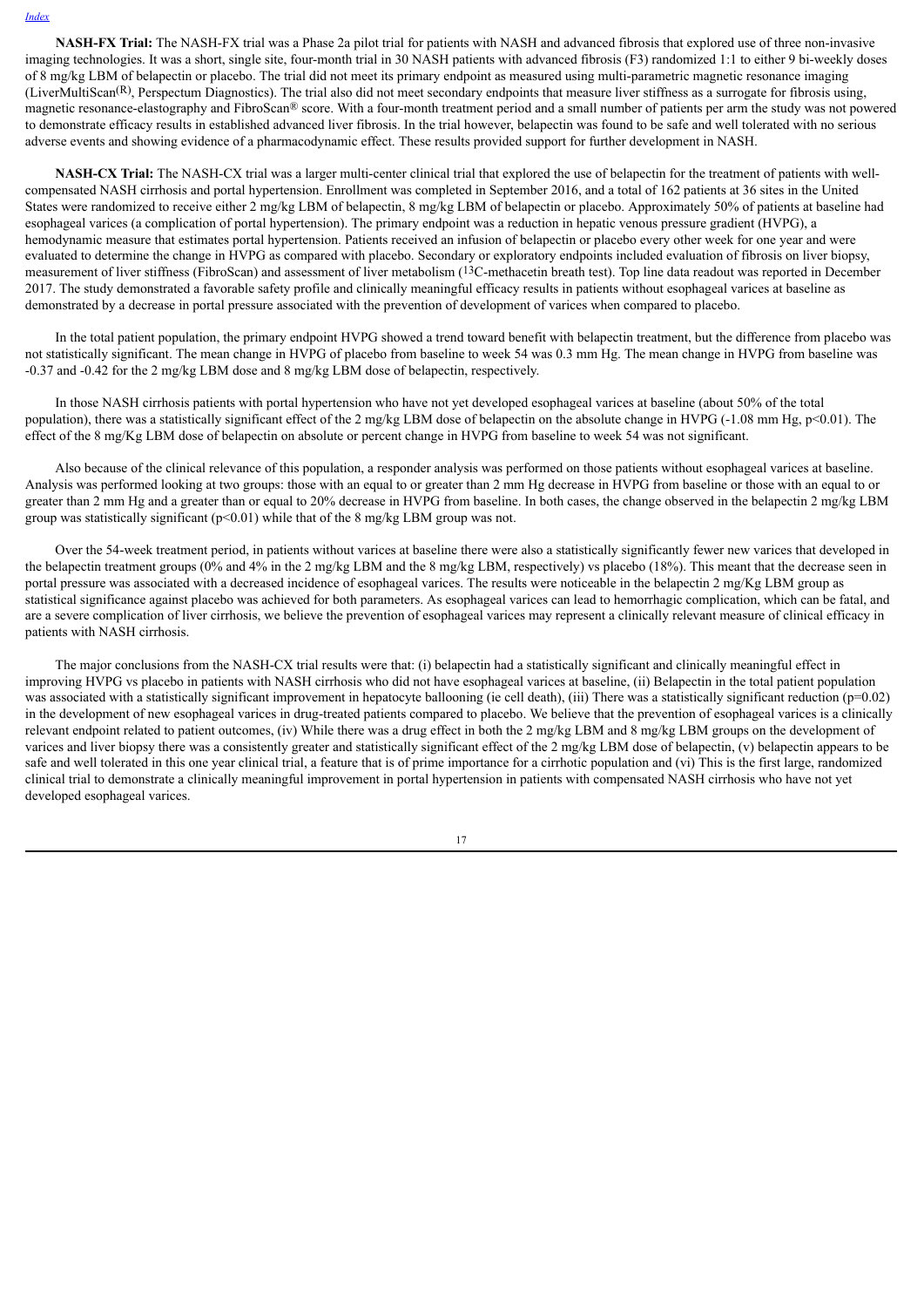Further information and details on the NASH-CX results is available in public presentations posted to our website and filed with the SEC and in a peer reviewed publication in *Gastroenterology* 2020;158:1334–1345.

**NASH NAVIGATE Trial:** Building on the experience of the NASH-CX trial, the NAVIGATE Trial is a seamless adaptively-designed Phase 2b/3 clinical study evaluating the safety and efficacy of our galectin-3 inhibitor, belapectin, for the prevention of esophageal varices in patient with nonalcoholic steatohepatitis (NASH) cirrhosis. The major features of this innovative Phase 2b/3 study design are: i) In patients with NASH cirrhosis and clinical signs of portal hypertension but without esophageal varices at baseline, this trial will assess the effect of belapectin on the incidence of new varices (the primary endpoint) – as well as assessing the effect of belapectin on the incidence of additional clinically significant cirrhosis-related outcomes (a key secondary efficacy endpoint), (ii) The study targets NASH patients with a clearly identified unmet medical need: patients with compensated cirrhosis who have clinical signs of portal hypertension and, thus, are at risk of developing esophageal varices, a potentially life-threatening complication of cirrhosis (bleeding varices are a cause of death in about one-third of cirrhotic patients). There is currently no approved treatment for preventing varices in these patients. In addition, the development of esophageal varices reflects the progression of hepatic cirrhosis and thus portends the development of other cirrhosis complications such as ascites, hepatic encephalopathy, and liver failure, and (iii) During the first 18 months, two belapectin dose levels (2 mg/kg LBM and 4 mg/kg LBM) will be compared to placebo (phase 2b). Then, at the interim analysis (IA), the best belapectin dose will be selected, based on efficacy and safety, for continued evaluation (Phase 3). The belapectin dose selected for the phase 2b/3 were based on the analysis of the NASH-CX trial. Prior belapectin clinical studies have also indicated the good tolerance and safety profile of belapectin with doses of up to 8 mg/kg LBM for up to 52 weeks, an important feature to inform the future risk benefit analysis in patients with NASH cirrhosis.

The study design provides for a pre-specified interim analysis (IA). The IA of efficacy and safety data will be conducted after all planned subjects in Phase 2b component have completed at least 78 weeks (18 months) of treatment and a second esophago-gastro-duodeno endoscopic assessment. The purpose of the IA is to allow potential seamless adaptive modifications of the study, including: (1) the selection of the optimal dose of belapectin for Phase 3, (2) the reestimation of the study sample size for Phase 3 portion of the trial, (3) the re-evaluation of the randomization ratio for the Phase 3 portion of the trial, (4) the refinement of the inclusion and exclusion criteria for the Phase 3 portion of the trial, including the cirrhosis status, (5) and/or termination of the study for overwhelming efficacy or for futility.

The trial design also includes a blinded sample size re-estimation ("SSR") during the Phase 2b, prior to the IA, to allow for potential sample size readjustment. The SSR will be conducted when 50% of the patients have completed 18 months of therapy. This will allow us to confirm the underlying assumption regarding the rate of varices development, currently estimated from our prior Phase 2b trial (NASH-CX). The study design also minimizes invasive testing requirements, such as the measurement of HVPG or repeated liver biopsies, which we believe are particularly risky in patients with portal hypertension and will facilitate enrollment and retention of patients. It also provides for a seamless transition of patients from the Phase 2b component into the phase 3 stage, including the potential addition of new patients. The trial design preserves the surrogate end-point concepts (development of new varices versus variceal hemorrhage) previously discussed with FDA.

We believe that these adaptations taken together are innovative and optimize conduct of the NAVIGATE trial with a clinically relevant primary outcome giving belapectin the best opportunity to show a positive therapeutic effect to address an unmet medical need. As a testimony of this innovation, the NAVIGATE trial design was presented to the hepatology community and featured during the last meeting of the American Association for the Study of Liver Diseases, in November 2021. If the IA results of the NAVIGATE trial are compelling, there could be the potential for accelerated FDA approval and/or partnership opportunity with a pharmaceutical company.

In the Phase 3 component of this trial, as proposed in the protocol, the primary endpoint remain the development of varices. Secondary endpoints include a composite clinical outcomes endpoint, including varices requiring treatment (development of large varices or varices with a red wale), decompensating events, all-cause mortality, MELD score increase, liver transplant. Also, NASH non-invasive biomarkers will be evaluated. To target a population at risk of developing esophageal varices, patient selection will be based on clinical signs of portal hypertension, including, but not limited to, a low platelet count, an increased spleen size and/or evidence of abdominal collaterals circulation.

The focus and goal of the therapeutic program is to stop the progression of and/or reverse portal hypertension and thereby prevent the development of varices, potentially one of the most immediately life-threatening complication of cirrhosis. Based on the results of the NASH-CX trial and subject to confirmation in later stage clinical trials, we believe that this goal is achievable in a significant portion of the NASH cirrhosis patient population i.e. those NASH cirrhosis patients with clinical signs of portal hypertension for whom, currently no specific, liver targeted, treatment are available.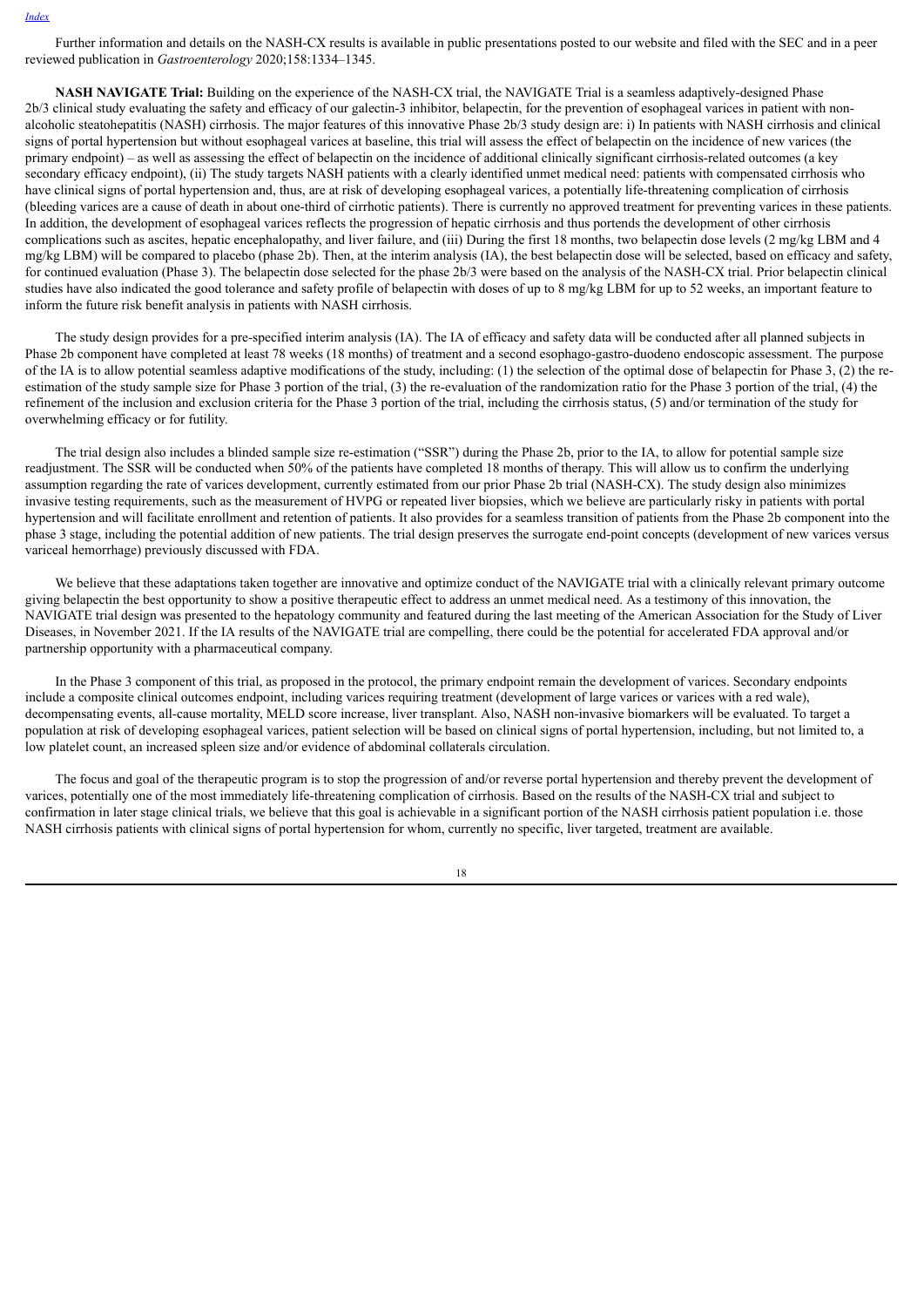The COVID-19 pandemic has delayed and may continue to delay our regulatory and ethics approvals, recruitment of sites, and enrollment of patients for our Phase 2b/3 NAVIGATE trial despite a recent uptick in screening activities. Many investigational centers in the United States and Europe have experienced shut-downs, and while some have loosened or removed restrictions, there may be a risk of experiencing new shut-downs and restrictions. In some countries, shutdown orders have also affected the regulatory process to authorize study starts. Governments and medical facilities have focused their resources for battling the COVID-19 pandemic. For several reasons, the pandemic makes enrolling patients for the NAVIGATE trial more challenging, including because patients eligible for the NAVIGATE trial have liver cirrhosis and, as such, are at a greater health risk of complications from COVID-19. It is also important to consider the safety of our candidate participants first, as cirrhotic patients with portal hypertension are immune compromised. We believe that as we continue to emerge from the COVID-19 pandemic, site recruitment and patient enrollment will accelerate and we have experienced increases in enrollment, particularly in the U.S. However, we have not seen the enrollment in Europe that we anticipated, and conditions there remain uncertain. Consequently, we have activated multiple sites in Latin America. At this time, enrollment completion of the Phase 2b portion of the trial is expected around the end of September 2022.

We have identified and activated approximately 140 clinical trial sites in 15 countries for the NAVIGATE trial.

Further details on the NAVIGATE trial can be found on www.clinicaltrials.gov under study NCT04365868 and on our NAVIGATE website (navigatenash.com).

The Company also has commenced a Hepatic Impairment Study, which will run in parallel with the phase 2b/3 trial as part of the development program. The Hepatic Impairment Study is being conducted at three sites and involves approximately 40 patients (divided amongst normal healthy volunteers, and patients with hepatic impairment categorized as Child-Turcotte-Pugh (CTP) classes A (mild), B (moderate), and C (severe). Each subject will receive a single infusion of belapectin (4 mg/kg LBM) and their serum belapectin levels will be monitored for up to approximately two weeks to define the effects of various stages of cirrhosis on serum belapectin levels. The tolerance and safety of belapectin will be evaluated. Enrollment in this study was completed in February 2022, and the results will be announced when available. Based on the results from this hepatic impairment study, the Company may consider including patients with more advanced cirrhosis in the Phase 3 portion of its NAVIGATE trial. Until dosing and safety profile is further informed in CTP Class B and/or Class C patients, the NAVIGATE trial will enroll only CTP Class A patients. Further details on this hepatic impairment study can be found on www.clinicaltrials.gov study NCT04332432.

*Cancer Immunotherapy.* We believe there is potential for galectin inhibition to play a key role in the innovative area of cancer immunotherapy. For example, there have been several recent approvals of drugs that enhance a patient's immune system to fight cancer. It is our goal to use ourgalectin-3 inhibitor to further enhance the immune system function to help the body to fight cancer in a way that complements other approaches to this type of therapy. This hypothesis is supported by the fact that galectin-3 is expressed at high levels in multiple types of tumors and their micro-environment, where it fosters the malignant nature of the tumors, and protects the tumors from immune attack by the patient's own defense mechanism. Our drug candidates provide a promising new therapeutic approach to enhance the activity of the immune system against cancer cells. Preclinical studies have indicated that belapectin enhances the immune response to cancer cells, increased tumor shrinkage and enhanced survival in immune competent mice with prostate, breast, melanoma and sarcoma cancers when combined with one of the immune checkpoint inhibitors, anti-CTLA-4 or anti-PD-1, or with the immune cell activator anti-OX40. These preclinical data led to the filing of two Investigator-sponsored INDs and the initiation of Phase 1B studies of belapectin in combination with Yervoy® (ipilimumab) in metastatic melanoma and another phase 1B study in combination with KEYTRUDA (pembrolizumab) in patients with metastatic melanoma and head and neck squamous cell carcinoma. These studies were conducted under the sponsorship of Providence Portland Medical Center's Earle A. Chiles Research Institute (EACRI).

The phase IB study in combination with Yervoy was rapidly discontinued after the first patients were recruited because of the availability on new treatment in the selected population.

Promising results were reported in the Phase 1b trial combining belapectin with pembrolizumab (KEYTRUDA®). When aggregated cohorts are combined, in advanced melanoma, a 50% objective response rate with belapectin in combination with KEYTRUDA, was documented. In addition, a 33% response rate was documented in patients with head and neck cancer The results have been published in 2021 in a highly rated peer reviewed journal (Curti et al. Journal of Immunotherapy of cancer 2021;9:e002371). There was also a suggestion that the combination of belapectin with pembrolizumab could decrease the auto-immune side-effect induced by pembrolizumab. These side-effects, which are directly linked to the mechanism of action of pembrolizumab, can be poorly tolerated and even severe enough to lead to treatment interruption, even if the effect on the cancer was encouraging. This is of course, a very frustrating situation for patients who have to discontinue an active treatment but have no other options available to them. We believe these data, taken together with the observed favorable safety and tolerability of the combination, provide a rationale to move the belapectin program in oncology forward.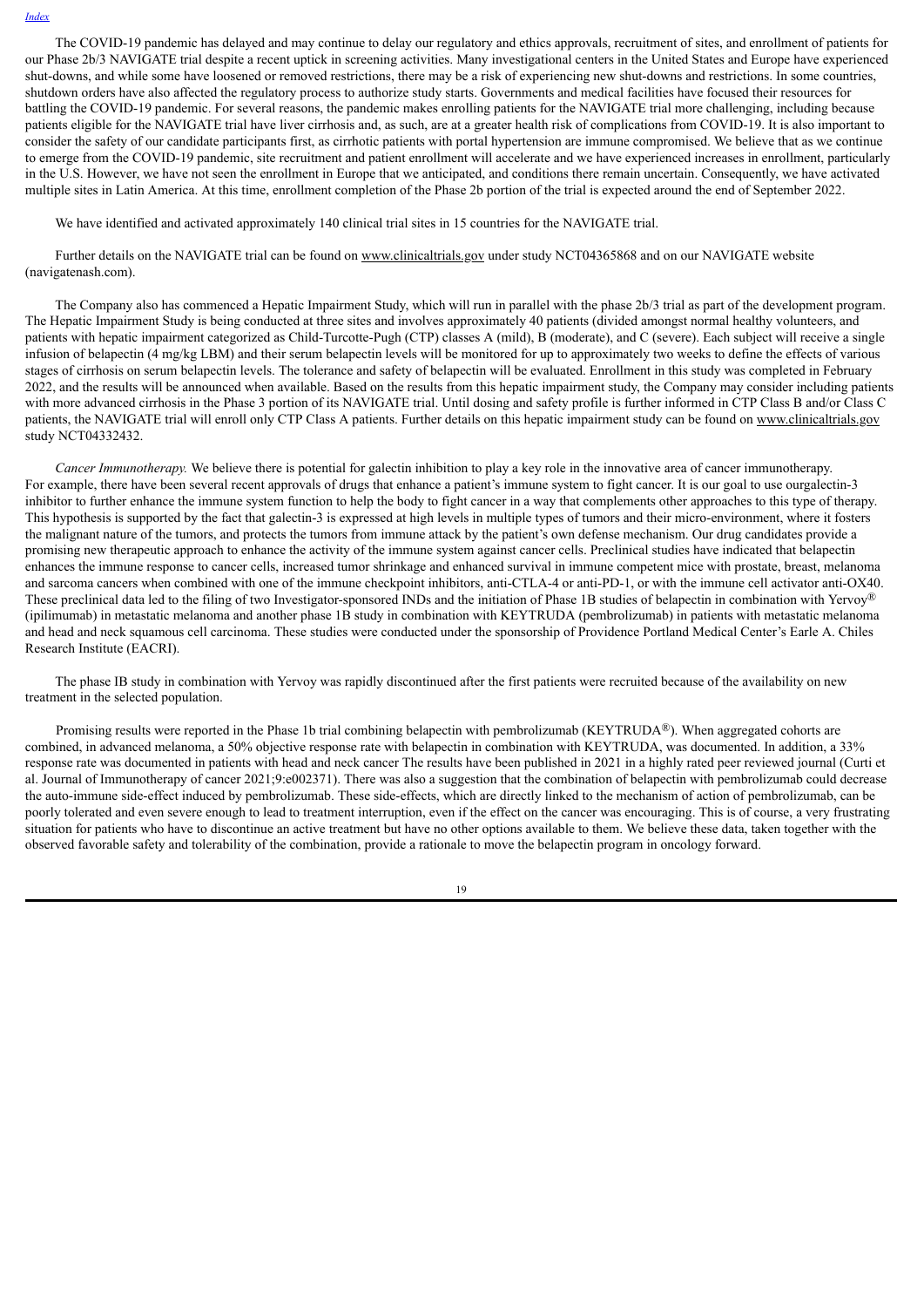# **Results of Operations**

### **Three Months Ended March 31, 2022 Compared to Three Months Ended March 31, 2021**

*Research and Development Expense.*

|                          | Three Months<br>Ended March 31. |  |                              |  | 2022 as Compared to 2021<br>Three Months |            |
|--------------------------|---------------------------------|--|------------------------------|--|------------------------------------------|------------|
|                          | 2022                            |  | 2021                         |  | \$ Change                                | $%$ Change |
|                          |                                 |  | (In thousands, except $\%$ ) |  |                                          |            |
| Research and development | 8.058                           |  | 4.899                        |  | 3.159                                    | 64%        |

We generally categorize research and development expenses as either direct external expenses, comprised of amounts paid to third party vendors for services, or all other research and development expenses, comprised of employee payroll and general overhead allocable to research and development. We consider a clinical program to have begun upon acceptance by the FDA, or similar agency outside of the United States, to commence a clinical trial in humans, at which time we begin tracking expenditures by the product candidate. Clinical program expenses comprise payments to vendors related to preparation for, and conduct of, all phases of the clinical trial, including costs for drug manufacture, patient dosing and monitoring, data collection and management, oversight of the trials and reports of results. Pre-clinical expenses comprise all research and development amounts incurred before human trials begin, including payments to vendors for services related to product experiments and discovery, toxicology, pharmacology, metabolism, and efficacy studies, as well as manufacturing process development for a drug candidate.

Our research and development expenses were as follows:

|                                             |             | Three Months<br>Ended<br>2021<br>(in thousands)<br>4,283<br>- S<br>111<br>505 |       |
|---------------------------------------------|-------------|-------------------------------------------------------------------------------|-------|
|                                             | March 31.   |                                                                               |       |
|                                             | 2022        |                                                                               |       |
|                                             |             |                                                                               |       |
| Direct external expenses:                   |             |                                                                               |       |
| Clinical activities                         | \$<br>6,869 |                                                                               |       |
| Pre-clinical activities                     | 359         |                                                                               |       |
| All other research and development expenses | 830         |                                                                               |       |
|                                             | 8,058       |                                                                               | 4,899 |
|                                             |             |                                                                               |       |

Clinical programs expenses increased primarily due to costs related to our NAVIGATE trial during the three months ended March 31, 2022. Other research and development expense increased primarily due to an increase in non-cash stock-based compensation expense of \$158,000 and payroll due to adding employees of \$166,000.

Both the time required and costs we may incur in order to commercialize a drug candidate that would result in material net cash inflow are subject to numerous variables, and therefore we are unable at this stage of our development to forecast useful estimates. Variables that make estimates difficult include the number of clinical trials we may undertake, the number of patients needed to participate in the clinical trial, patient recruitment uncertainties, trial results as to the safety and efficacy of our product, and uncertainties as to the regulatory agency response to our trial data prior to receipt of marketing approval. Moreover, the FDA or other regulatory agencies may suspend clinical trials if we or an agency believes patients in the trial are subject to unacceptable risks or find deficiencies in the conduct of the clinical trial. Delays or rejections may also occur if governmental regulation or policy changes during our clinical trials or in the course of review of our clinical data. Due to these uncertainties, accurate and meaningful estimates of the ultimate cost to bring a product to market, the timing of costs and completion of our program and the period during which material net cash inflows will commence are unavailable at this time.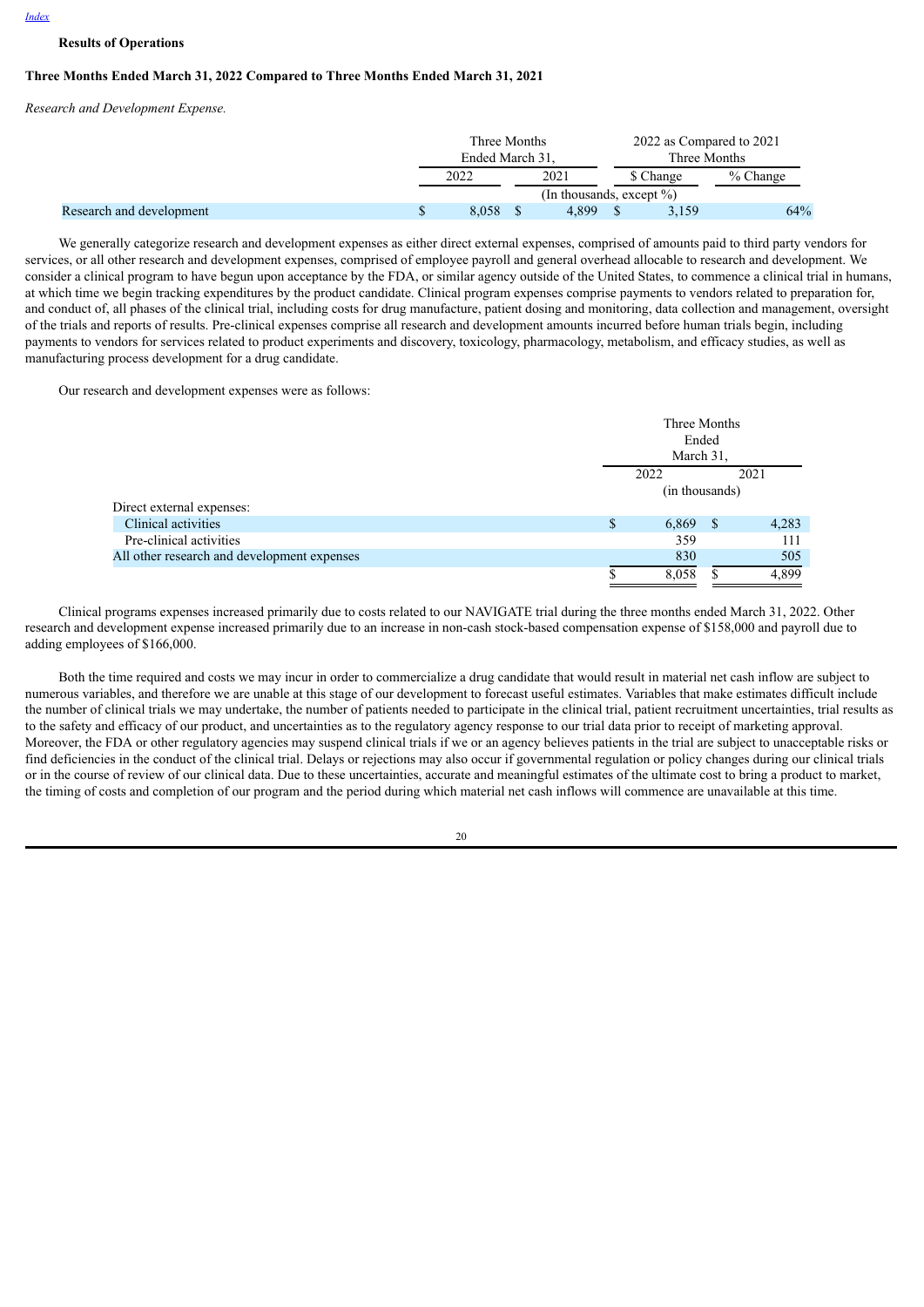*General and Administrative Expense.*

|                            | 2022 as Compared to 2021<br>Three Months<br>Ended March 31.<br>Three Months |  |                              |           |            |
|----------------------------|-----------------------------------------------------------------------------|--|------------------------------|-----------|------------|
|                            | 2022                                                                        |  | 2021                         | \$ Change | $%$ Change |
|                            |                                                                             |  | (In thousands, except $\%$ ) |           |            |
| General and administrative | 1.877                                                                       |  | .418                         | 459       | 32%        |

General and administrative expenses consist primarily of salaries including stock-based compensation, legal and accounting fees, insurance, investor relations, business development and other office related expenses. The primary reasons for the increase in general and administrative expenses for the threemonths ended March 31, 2022 as compared to the same period in 2021 is due to a increase in non-cash stock based compensation expenses of approximately \$446,000.

# **Liquidity and Capital Resources**

Since our inception on July 10, 2000, we have financed our operations from proceeds of public and private offerings of debt and equity. As of March 31, 2022, we raised a net total of \$234.5 million from these offerings. We have operated at a loss since our inception and have had no significant revenues. We anticipate that losses will continue for the foreseeable future. At March 31, 2022, the Company had \$31.6 million of unrestricted cash and cash equivalents available to fund future operations. The Company believes there is sufficient cash, including availability of the line of credit, to fund currently planned operations at least through May 16, 2023. We will require more cash to fund our operations after May 16, 2023 and believe we will be able to obtain additional financing. The currently planned operations include costs related to our adaptively designed NAVIGATE Phase 2b/3 clinical trial. Currently, we expect to require an additional approximately \$40-\$45 million to cover costs of the trial to reach the planned interim analysis estimated to occur in mid-2024 along with drug manufacturing and other scientific support activities and general and administrative costs. However, there can be no assurance that we will be successful in obtaining such new financing or, if available, that such financing will be on terms favorable to us.

Net cash used in operations increased by \$1,660,000 to \$8,042,000 for the three months ended March 31, 2022, as compared to \$6,382,000 for the three months ended March 31, 2021. Cash operating expenses increased principally due to the preparations and expenses related to our NAVIGATE clinical trial with belapectin.

### *Of -Balance Sheet Arrangements*

We have not created, and are not a party to, any special-purpose or off-balance sheet entities for the purpose of raising capital, incurring debt or operating parts of our business that are not consolidated into our financial statements. We do not have any arrangements or relationships with entities that are not consolidated into our financial statements that are reasonably likely to materially affect our liquidity or the availability of capital resources.

### **Application of Critical Accounting Policies and Estimates**

The preparation of condensed consolidated financial statements requires us to make estimates and judgments that affect the reported amounts of assets, liabilities, expenses, and related disclosure of contingent assets and liabilities. On an ongoing basis, we evaluate our estimates, including those related to accrued expenses, stock-based compensation, contingencies and litigation. We base our estimates on historical experience, terms of existing contracts, our observance of trends in the industry, information available from other outside sources and on various other factors that we believe to be appropriate under the circumstances. Actual results may differ from these estimates under different assumptions or conditions.

Critical accounting policies are those policies that affect our more significant judgments and estimates used in preparation of our consolidated financial statements. We believe our critical accounting policies include our policies regarding stock-based compensation, accrued expenses and income taxes. For a more detailed discussion of our critical accounting policies, please refer to our 2021 Annual Report on Form 10-K.

# <span id="page-20-0"></span>**Item 3. Quantitative and Qualitative Disclosures about Market Risk**

Market risk represents the risk of loss that may impact our financial position, operating results or cash flows due to changes in the U.S. interest rates. The primary objective of our investment activities is to preserve cash until it is required to fund operations. To minimize risk, we maintain our portfolio of cash and cash equivalents in operating bank accounts and money market funds. Since our investments are short-term in duration, we believe that we are not subject to any material market risk exposure.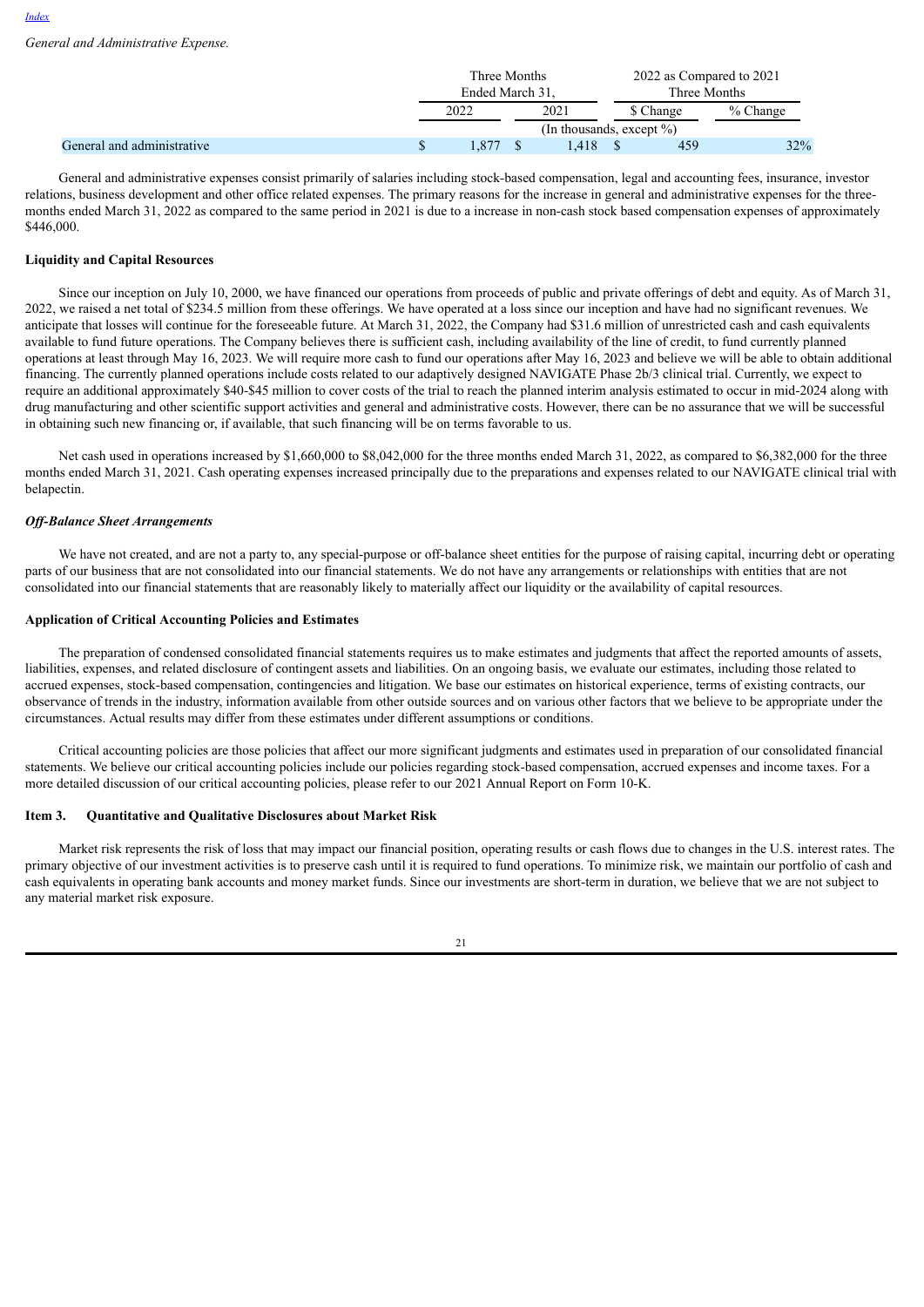# <span id="page-21-0"></span>**Item 4. Controls and Procedures**

### *Evaluation of Disclosure Controls and Procedures*

Our management, with the participation of the Chief Executive Officer and Chief Financial Officer, evaluated the effectiveness of our disclosure controls and procedures (as defined in Rule 13a-15(e) promulgated under the Securities Exchange Act of 1934) and concluded that, as of March 31, 2022, our disclosure controls and procedures were effective.

Our management, including our Chief Executive Officer and Chief Financial Officer, does not expect that our disclosure controls and procedures or our internal controls will prevent all error and all fraud. A control system, no matter how well conceived and operated, can provide only reasonable, not absolute, assurance that the objectives of the control system are met. Further, the design of a control system must reflect the fact that there are resource constraints, and the benefits of controls must be considered relative to their costs. Because of the inherent limitations in all control systems, no evaluation of controls can provide absolute assurance that all control issues and instances of fraud, if any, within the Company have been detected.

# *Changes in Internal Control Over Financial Reporting*

During the quarter ended March 31, 2022, no change in our internal control over financial reporting has materially affected, or is reasonably likely to materially affect, our internal control over financial reporting.

# **PART II — OTHER INFORMATION**

# <span id="page-21-1"></span>**Item 1. Legal Proceedings**

None.

# <span id="page-21-2"></span>**Item 1A. Risk Factors**

The information set forth in this report should be read in conjunction with the risk factors set forth in Item 1A, "Risk Factors," of Part I of our Annual Report on Form 10-K for the year ended December 31, 2021, which could materially impact our business, financial condition or future results.

# <span id="page-21-3"></span>**Item 2. Unregistered Sales of Equity Securities and Use of Proceeds**

None

### <span id="page-21-4"></span>**Item 3. Defaults Upon Senior Securities**

None

### <span id="page-21-5"></span>**Item 4. Mine Safety Disclosures**

Not Applicable

### <span id="page-21-6"></span>**Item 5. Other Information**

Not Applicable

### <span id="page-21-7"></span>**Item 6. Exhibits**

| Exhibit<br><b>Number</b> | <b>Description of Document</b>                                                                                                                                                          | <b>Note</b><br>Reference |
|--------------------------|-----------------------------------------------------------------------------------------------------------------------------------------------------------------------------------------|--------------------------|
|                          |                                                                                                                                                                                         |                          |
| $31.1*$                  | Certification Pursuant to Rule 13a-14(a) of the Securities Exchange Act of 1934                                                                                                         |                          |
|                          |                                                                                                                                                                                         |                          |
| $31.2*$                  | Certification Pursuant to Rule 13a-14(a) of the Securities Exchange Act of 1934                                                                                                         |                          |
|                          |                                                                                                                                                                                         |                          |
| $32.1**$                 | Certification Pursuant to 18 U.S.C. Section 1350, as Adopted Pursuant to Section 906 of the Sarbanes-Oxley Act of 2002                                                                  |                          |
|                          |                                                                                                                                                                                         |                          |
| $32.2**$                 | Certification Pursuant to 18 U.S.C. Section 1350, as Adopted Pursuant to Section 906 of the Sarbanes-Oxley Act of 2002                                                                  |                          |
|                          |                                                                                                                                                                                         |                          |
| 101.INS                  | Inline XBRL Instance Document <sup>**</sup> (the instance document does not appear in the Interactive Data File because its XBRL tags are<br>embedded within the Inline XBRL document). |                          |
|                          |                                                                                                                                                                                         |                          |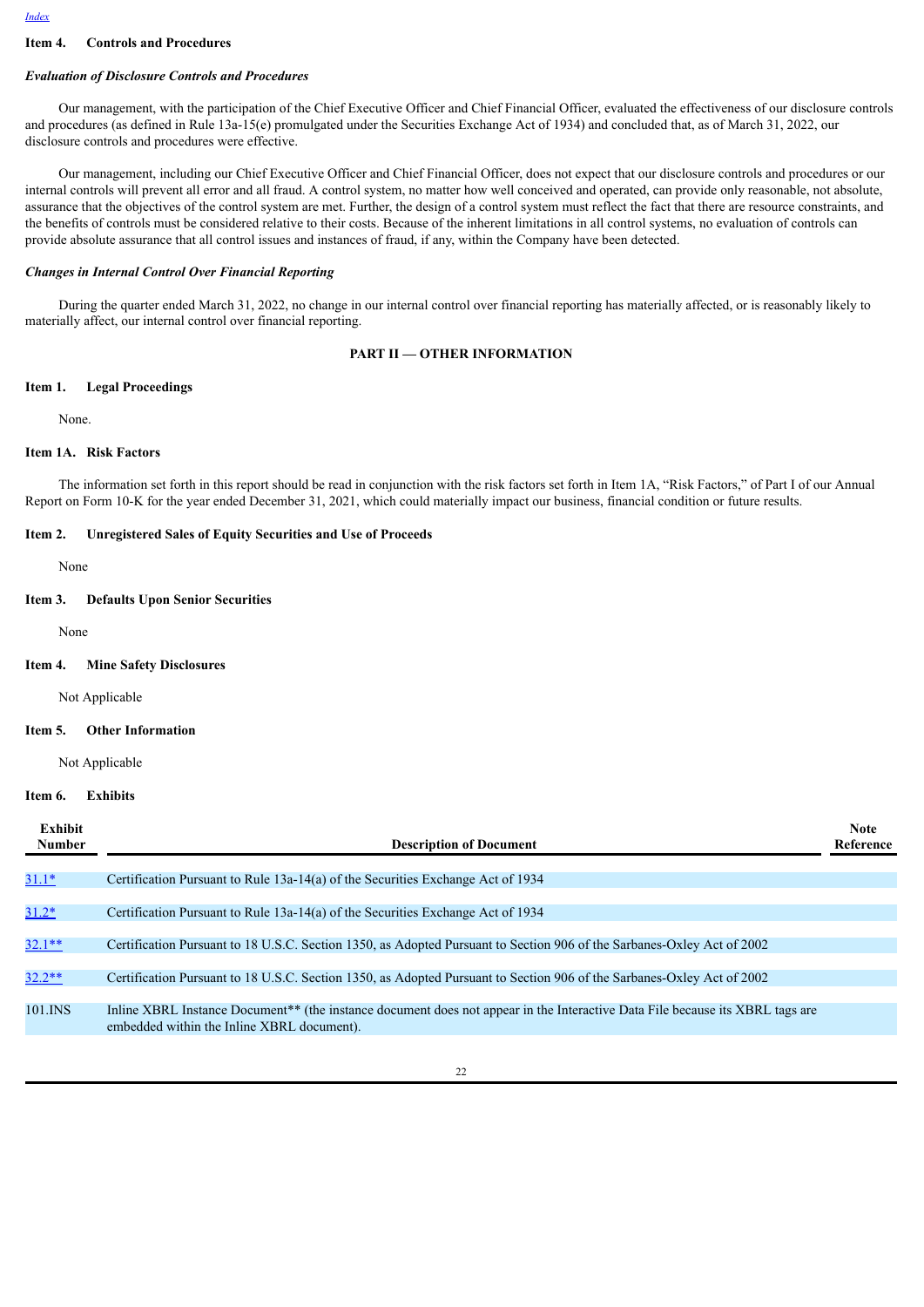| Exhibit<br><b>Number</b> | <b>Description of Document</b>                                                                                                   | <b>Note</b><br>Reference |
|--------------------------|----------------------------------------------------------------------------------------------------------------------------------|--------------------------|
| 101.SCH                  | Inline XBRL Taxonomy Extension Schema Document <sup>**</sup>                                                                     |                          |
| 101.CAL                  | Inline XBRL Taxonomy Calculation Linkbase Document <sup>**</sup>                                                                 |                          |
| 101.DEF                  | Inline XBRL Taxonomy Extension Definition Linkbase Document <sup>**</sup>                                                        |                          |
| $101$ .LAB               | Inline XBRL Taxonomy Label Linkbase Document**                                                                                   |                          |
| 101.PRE                  | Inline XBRL Taxonomy Presentation Linkbase Document**                                                                            |                          |
| $104*$                   | Cover Page Interactive Data File (the cover page XBRL tags are embedded in the Inline XBRL document and included in Exhibit 101) |                          |

\* Filed herewith.

\*\* Furnished herewith and not "filed" for purposes of Section 18 of the Securities Exchange Act of 1934, as amended.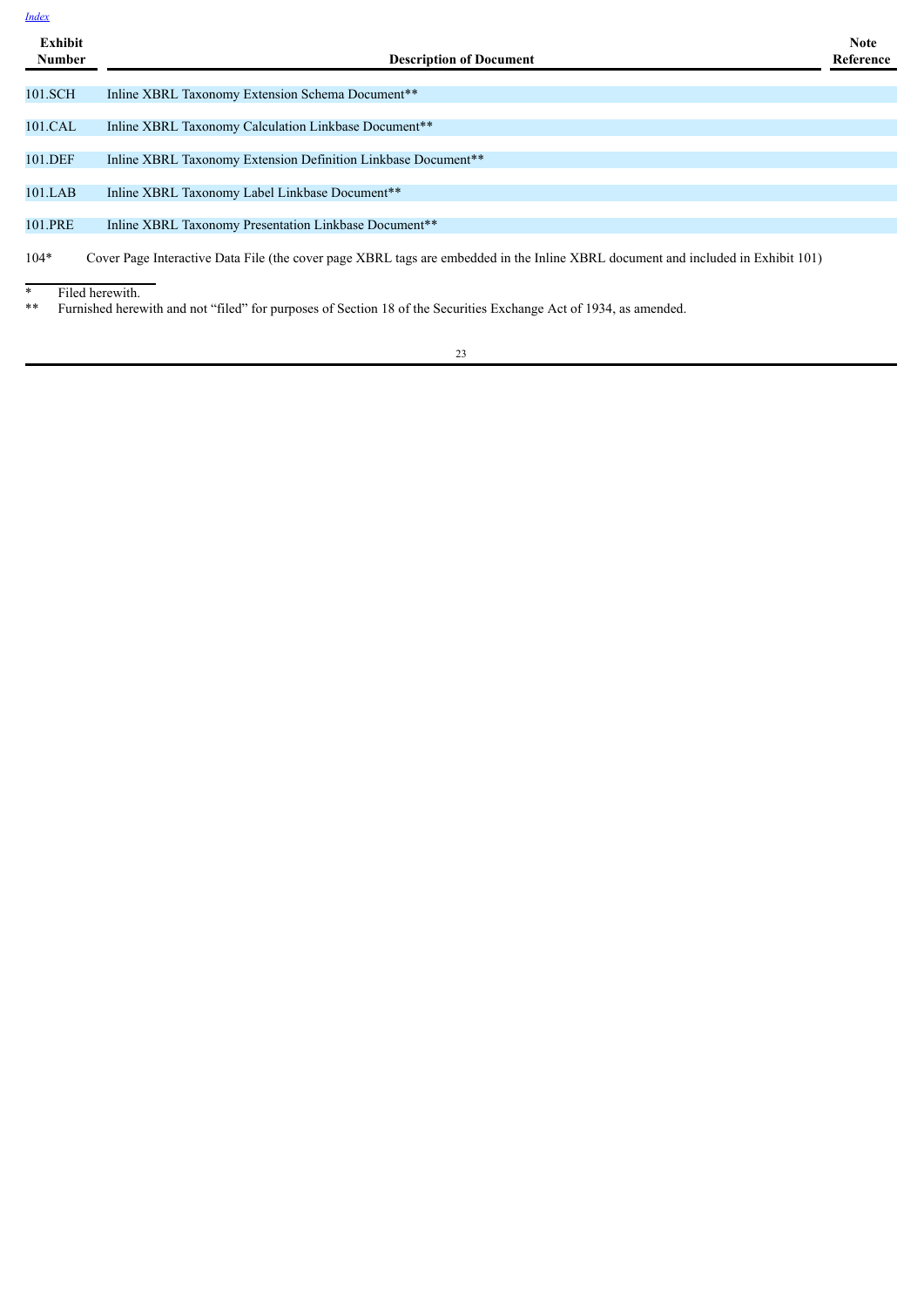<span id="page-23-0"></span>Pursuant to the requirements of the Securities Exchange Act of 1934, the registrant has duly caused this report to be signed on its behalf by the undersigned, thereunto duly authorized, on May 16, 2022.

# GALECTIN THERAPEUTICS INC.

| By: | /s/ Joel Lewis                               |
|-----|----------------------------------------------|
|     | Name: Joel Lewis                             |
|     | Title: Chief Executive Officer and President |
|     | (principal executive officer)                |
|     | By: /s/ Jack W. Callicutt                    |
|     | Name: Jack W. Callicutt                      |
|     | Title: Chief Financial Officer               |
|     | (principal financial and accounting officer) |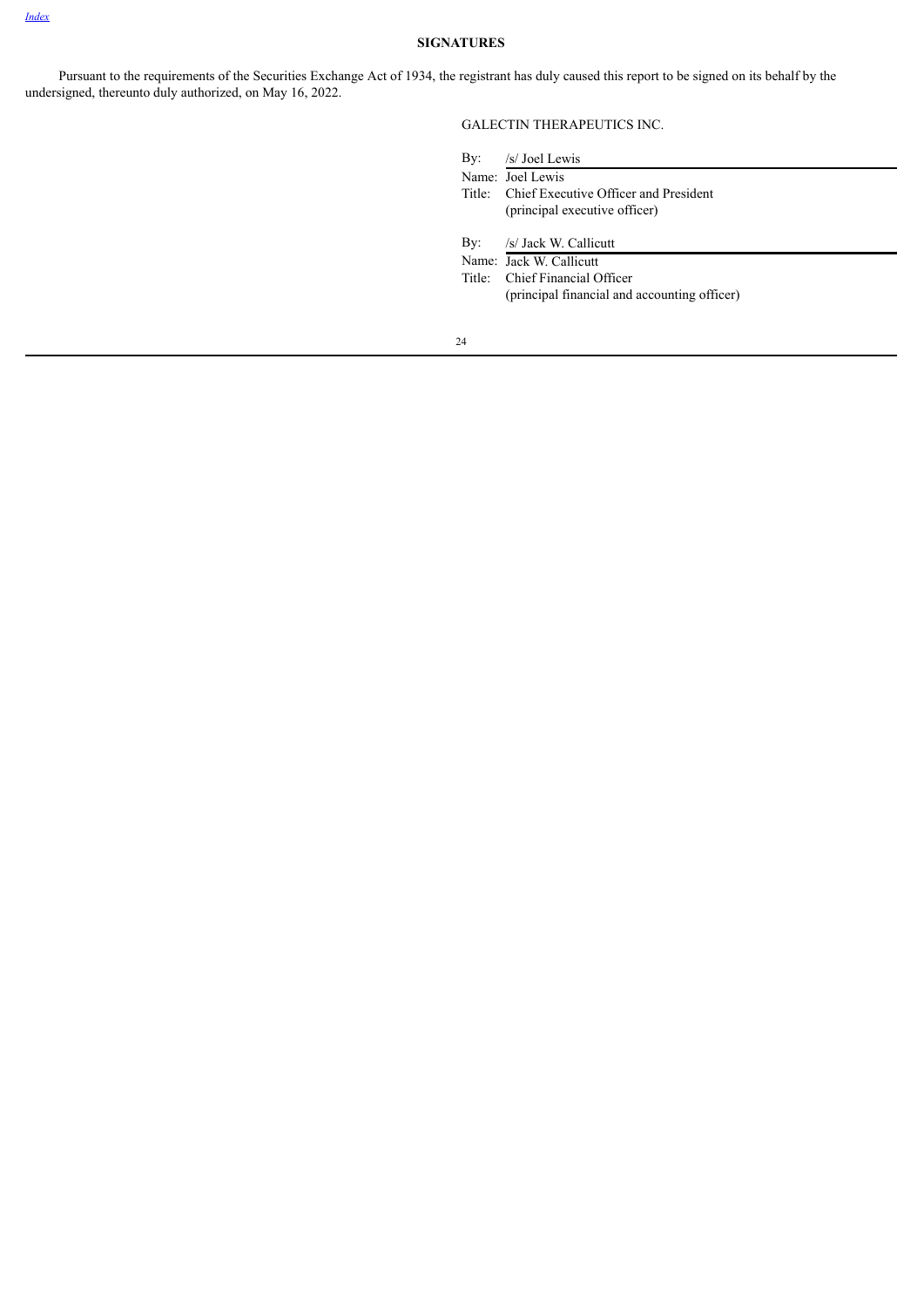# **Certification Pursuant to Rule 13a-14(a) of the Securities Exchange Act of 1934**

# <span id="page-24-0"></span>I, Joel Lewis, certify that:

- 1. I have reviewed this quarterly report on Form 10-Q of Galectin Therapeutics Inc;
- 2. Based on my knowledge, this report does not contain any untrue statement of a material fact or omit to state a material fact necessary to make the statements made, in light of the circumstances under which such statements were made, not misleading with respect to the period covered by this report;
- 3. Based on my knowledge, the financial statements, and other financial information included in this report, fairly present in all material respects the financial condition, results of operations and cash flows of the registrant as of, and for, the periods presented in this report;
- 4. The registrant's other certifying officer and I are responsible for establishing and maintaining disclosure controls and procedures (as defined in Exchange Act Rules 13a-15(e) and 15d-15(e)) and internal control over financial reporting (as defined in Exchange Act Rules 13a-15(f) and 15d-15(f)) for the registrant and we have:
	- (a) Designed such disclosure controls and procedures, or caused such disclosure controls and procedures to be designed under our supervision, to ensure that material information relating to the registrant, including its consolidated subsidiaries, is made known to us by others within those entities, particularly during the period in which this report is being prepared;
	- (b) Designed such internal control over financial reporting, or caused such internal control over financial reporting to be designed under our supervision, to provide reasonable assurance regarding the reliability of financial reporting and the preparation of financial statements for external purposes in accordance with generally accepted accounting principles;
	- (c) Evaluated the effectiveness of the registrant's disclosure controls and procedures and presented in this report our conclusions about the effectiveness of the disclosure controls and procedures, as of the end of the period covered by this report based on such evaluation; and
	- (d) Disclosed in this report any change in the registrant's internal control over financial reporting that occurred during the registrant's most recent fiscal quarter (the registrant's fourth fiscal quarter in the case of an annual report) that has materially affected, or is reasonably likely to materially affect, the registrant's internal control over financial reporting; and
- 5. The registrant's other certifying officer and I have disclosed, based on our most recent evaluation of internal control over financial reporting, to the registrant's auditors and the audit committee of the registrant's board of directors (or persons performing the equivalent functions):
	- (a) All significant deficiencies and material weaknesses in the design or operation of internal control over financial reporting which are reasonably likely to adversely affect the registrant's ability to record, process, summarize and report financial information; and
	- (b) Any fraud, whether or not material, that involves management or other employees who have a significant role in the registrant's internal control over financial reporting.

Date: May 16, 2022 /s/ Joel Lewis

Name: Joel Lewis Title: Chief Executive Officer and President (principal executive officer)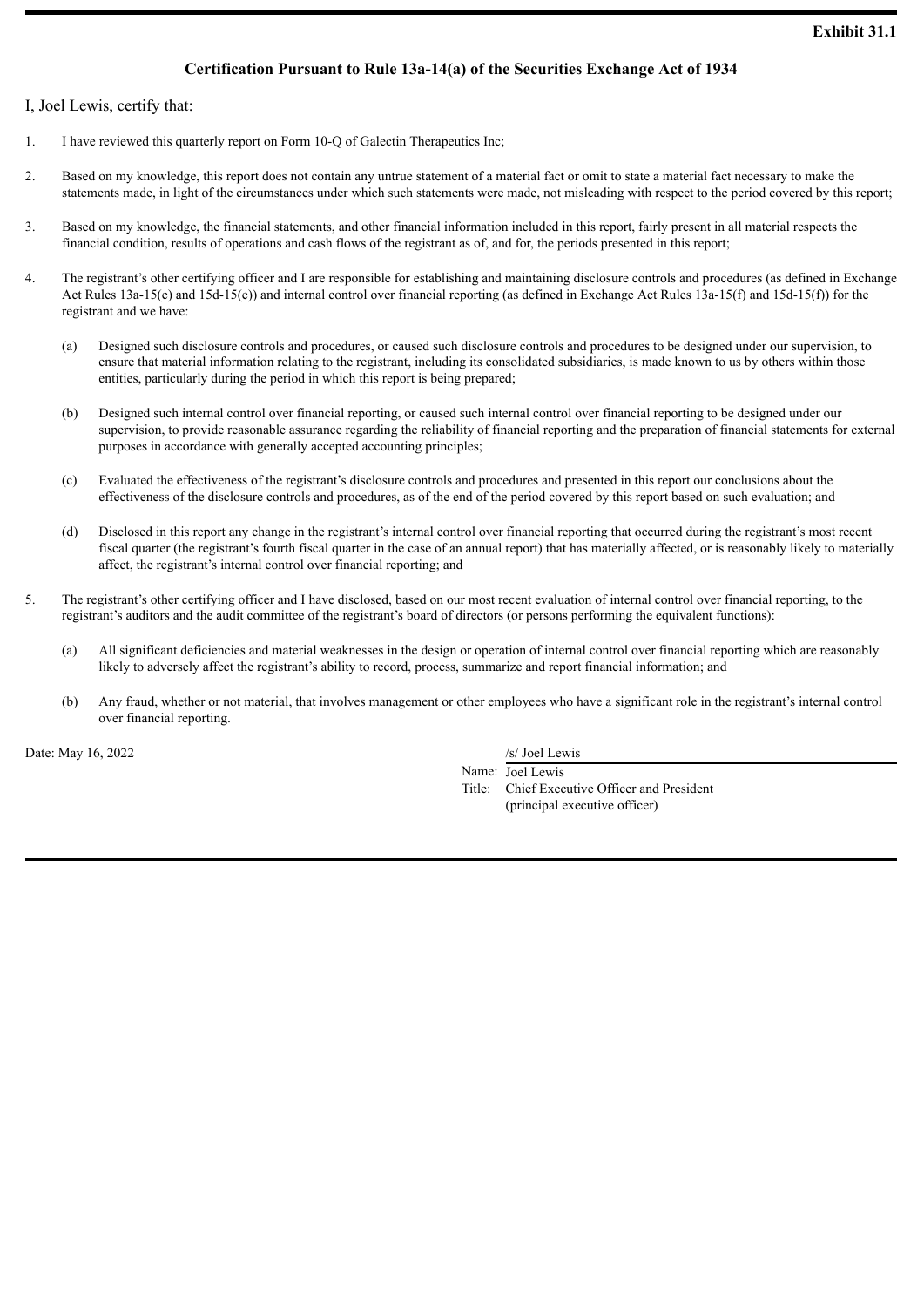# **Certification Pursuant to Rule 13a-14(a) of the Securities Exchange Act of 1934**

# <span id="page-25-0"></span>I, Jack W. Callicutt, certify that:

- 1. I have reviewed this quarterly report on Form 10-Q of Galectin Therapeutics Inc;
- 2. Based on my knowledge, this report does not contain any untrue statement of a material fact or omit to state a material fact necessary to make the statements made, in light of the circumstances under which such statements were made, not misleading with respect to the period covered by this report;
- 3. Based on my knowledge, the financial statements, and other financial information included in this report, fairly present in all material respects the financial condition, results of operations and cash flows of the registrant as of, and for, the periods presented in this report;
- 4. The registrant's other certifying officer and I are responsible for establishing and maintaining disclosure controls and procedures (as defined in Exchange Act Rules 13a-15(e) and 15d-15(e)) and internal control over financial reporting (as defined in Exchange Act Rules 13a-15(f) and 15d-15(f)) for the registrant and we have:
	- (a) Designed such disclosure controls and procedures, or caused such disclosure controls and procedures to be designed under our supervision, to ensure that material information relating to the registrant, including its consolidated subsidiaries, is made known to us by others within those entities, particularly during the period in which this report is being prepared;
	- (b) Designed such internal control over financial reporting, or caused such internal control over financial reporting to be designed under our supervision, to provide reasonable assurance regarding the reliability of financial reporting and the preparation of financial statements for external purposes in accordance with generally accepted accounting principles;
	- (c) Evaluated the effectiveness of the registrant's disclosure controls and procedures and presented in this report our conclusions about the effectiveness of the disclosure controls and procedures, as of the end of the period covered by this report based on such evaluation; and
	- (d) Disclosed in this report any change in the registrant's internal control over financial reporting that occurred during the registrant's most recent fiscal quarter (the registrant's fourth fiscal quarter in the case of an annual report) that has materially affected, or is reasonably likely to materially affect, the registrant's internal control over financial reporting; and
- 5. The registrant's other certifying officer and I have disclosed, based on our most recent evaluation of internal control over financial reporting, to the registrant's auditors and the audit committee of the registrant's board of directors (or persons performing the equivalent functions):
	- (a) All significant deficiencies and material weaknesses in the design or operation of internal control over financial reporting which are reasonably likely to adversely affect the registrant's ability to record, process, summarize and report financial information; and
	- (b) Any fraud, whether or not material, that involves management or other employees who have a significant role in the registrant's internal control over financial reporting.

Date: May 16, 2022 /s/ Jack W. Callicutt

Name: Jack W. Callicutt Title: Chief Financial Officer (principal financial and accounting officer)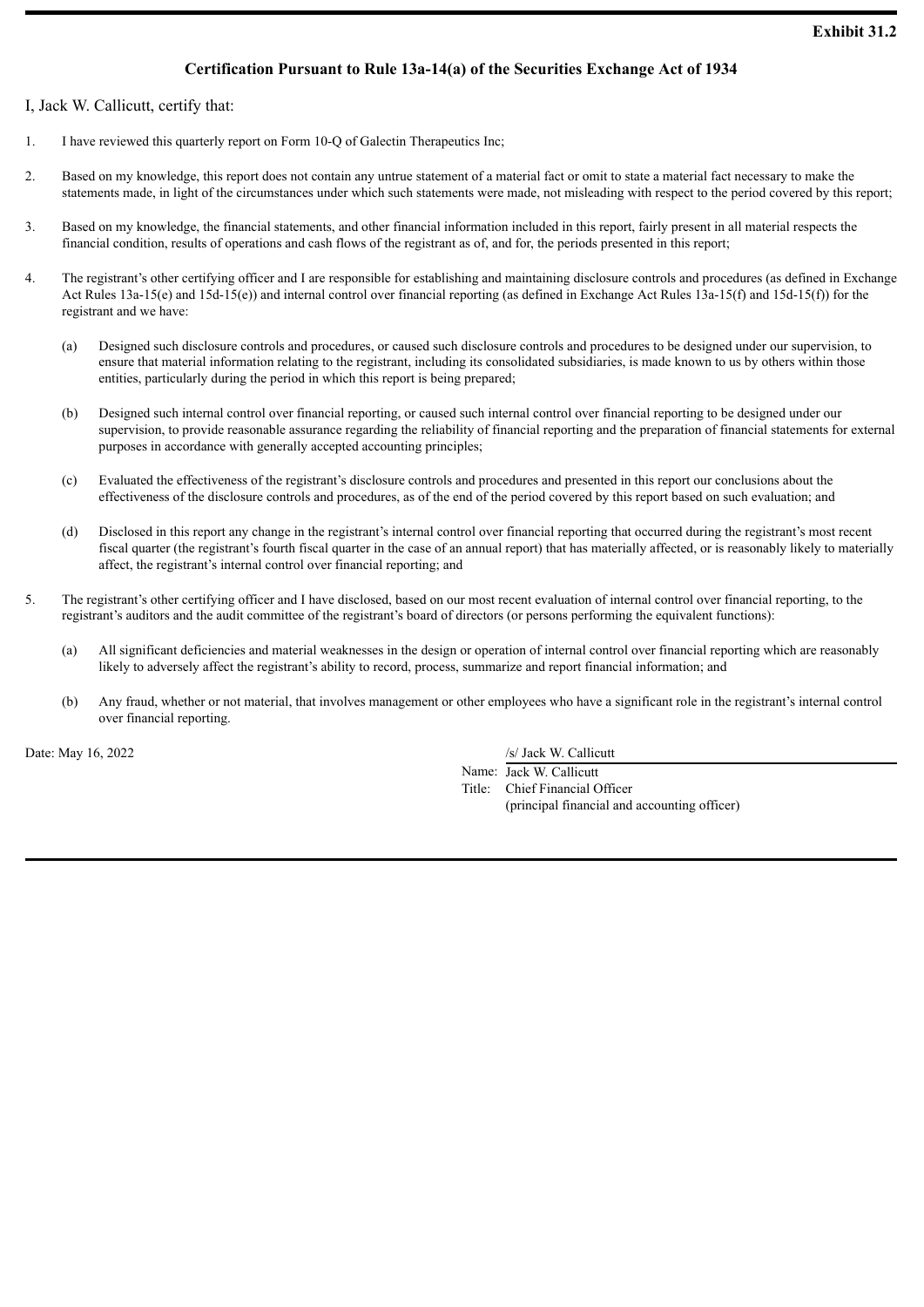# **CERTIFICATION PURSUANT TO 18 U.S.C. SECTION 1350, AS ADOPTED PURSUANT TO SECTION 906 OF THE SARBANES-OXLEY ACT OF 2002**

<span id="page-26-0"></span>In connection with the Quarterly Report of Galectin Therapeutics Inc. (the "Company") on Form 10-Q for the period ended March 31, 2022 as filed with the Securities and Exchange Commission on the date hereof (the "Report"), I, Joel Lewis, Chief Executive Officer of the Company, certify, pursuant to 18 U.S.C. § 1350, as adopted pursuant to § 906 of the Sarbanes-Oxley Act of 2002, that, to my knowledge:

(1) The Report fully complies with the requirements of Section 13(a) or 15(d) of the Securities Exchange Act of 1934; and

(2) The information contained in the Report fairly presents, in all material respects, the financial condition and results of operations of the Company.

Date: May 16, 2022 /s/ Joel Lewis

Name: Joel Lewis Title: Chief Executive Officer and President (principal executive officer)

A signed original of this written statement required by Section 906, or other document authenticating, acknowledging, or otherwise adopting the signature that appears in typed form within the electronic version of this written statement required by Section 906, has been provided to Galectin Therapeutics Inc. and will be retained by Galectin Therapeutics Inc. and furnished to the Securities and Exchange Commission or its staff upon request.